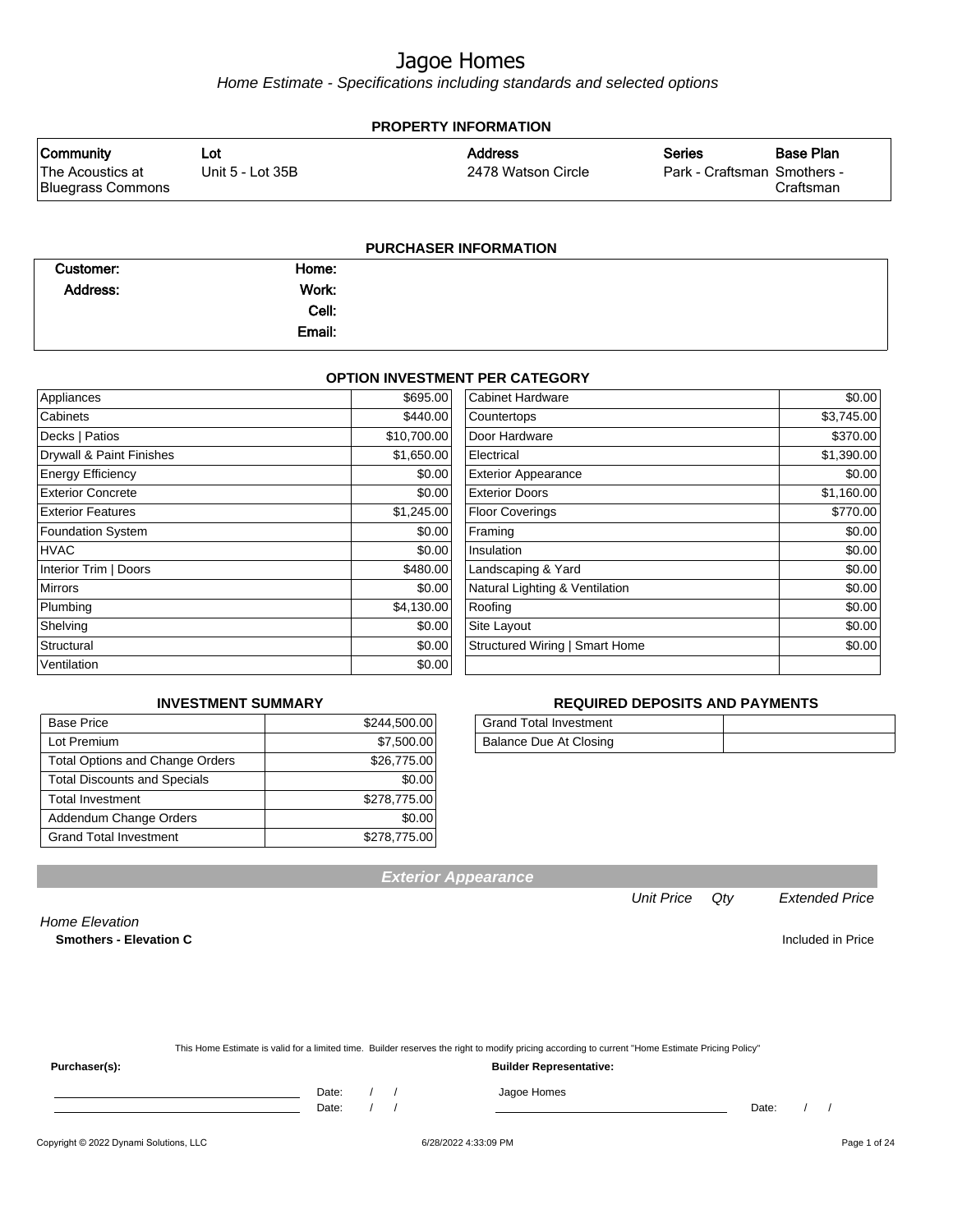|                                                                          |                                                                                                                                                                             |                                        | <b>PROPERTY INFORMATION</b>          |                   |       |                                                              |
|--------------------------------------------------------------------------|-----------------------------------------------------------------------------------------------------------------------------------------------------------------------------|----------------------------------------|--------------------------------------|-------------------|-------|--------------------------------------------------------------|
| Community<br>The Acoustics at<br><b>Bluegrass Commons</b>                | Lot<br>Unit 5 - Lot 35B                                                                                                                                                     |                                        | <b>Address</b><br>2478 Watson Circle | <b>Series</b>     |       | <b>Base Plan</b><br>Park - Craftsman Smothers -<br>Craftsman |
|                                                                          |                                                                                                                                                                             | <b>Exterior Appearance</b>             |                                      |                   |       |                                                              |
| <b>Home Exterior Brick</b>                                               |                                                                                                                                                                             |                                        |                                      | <b>Unit Price</b> | Qty   | <b>Extended Price</b>                                        |
| <b>Brick Veneer Front - Per Plan</b><br><b>Brick Color</b>               | Includes brick front of home. See plan for details. Does not include drop brick ledge.                                                                                      |                                        |                                      |                   |       | Included in Price                                            |
| Selected Brick Color: Marshall                                           |                                                                                                                                                                             |                                        |                                      |                   |       | Included in Price                                            |
| Drop Brick Ledge                                                         | Drop Brick Ledge, Applies Only where Brick is Located on Wall Above                                                                                                         |                                        |                                      |                   |       | \$0.00                                                       |
| <b>Address Stone</b><br><b>Address Stone</b>                             | Includes one 8"x16" address stone for front of the house. Street Number ONLY will be on the<br>stone. Location of address stone will be predetermined by builder.           |                                        |                                      |                   |       | Included in Price                                            |
|                                                                          |                                                                                                                                                                             | <b>Foundation System</b>               |                                      |                   |       |                                                              |
|                                                                          |                                                                                                                                                                             |                                        |                                      | <b>Unit Price</b> | Qty   | <b>Extended Price</b>                                        |
| <b>Foundation System</b><br><b>Insulated Concrete Slab</b>               |                                                                                                                                                                             |                                        |                                      |                   |       | Included in Price                                            |
|                                                                          |                                                                                                                                                                             | <b>Energy Efficiency</b>               |                                      |                   |       |                                                              |
| <b>HERS Rating</b>                                                       |                                                                                                                                                                             |                                        |                                      | <b>Unit Price</b> | Qty   | <b>Extended Price</b>                                        |
| <b>HERS Rated Home (Less than 85 Score)</b>                              |                                                                                                                                                                             |                                        |                                      |                   |       | Included in Price                                            |
|                                                                          | Note - Jagoe Homes receives all applicable rebates for energy efficiency, utilities,<br>manufacturers, etc. Rebates have been reflected as a discount in Base Price of Home |                                        |                                      |                   |       |                                                              |
|                                                                          |                                                                                                                                                                             | <b>Structural</b>                      |                                      |                   |       |                                                              |
|                                                                          |                                                                                                                                                                             |                                        |                                      | <b>Unit Price</b> | Qty   | <b>Extended Price</b>                                        |
| Concrete Slab<br>Barrier, Termite Warranty 1 year                        | Concrete Slab 4" thick (avg), 3500 psi, Slab fill 6" minimum, 6 mil polyethylene Vapor                                                                                      |                                        |                                      |                   |       | Included in Price                                            |
| <b>Foundation Drain</b><br><b>Foundation Drain - Gravel French Drain</b> |                                                                                                                                                                             |                                        |                                      |                   |       | Included in Price                                            |
|                                                                          |                                                                                                                                                                             |                                        |                                      |                   |       |                                                              |
|                                                                          |                                                                                                                                                                             |                                        |                                      |                   |       |                                                              |
|                                                                          |                                                                                                                                                                             |                                        |                                      |                   |       |                                                              |
| Purchaser(s):                                                            | This Home Estimate is valid for a limited time. Builder reserves the right to modify pricing according to current "Home Estimate Pricing Policy"                            |                                        | <b>Builder Representative:</b>       |                   |       |                                                              |
|                                                                          | Date:<br><u> 1989 - Johann Barn, mars an t-Amerikaansk kommunister (</u><br>Date:                                                                                           | $\sqrt{ }$<br>$\sqrt{ }$<br>$\sqrt{ }$ | Jagoe Homes                          |                   | Date: | $\frac{1}{2}$                                                |
| Copyright © 2022 Dynami Solutions, LLC                                   |                                                                                                                                                                             |                                        | 6/28/2022 4:33:09 PM                 |                   |       | Page 2 of 24                                                 |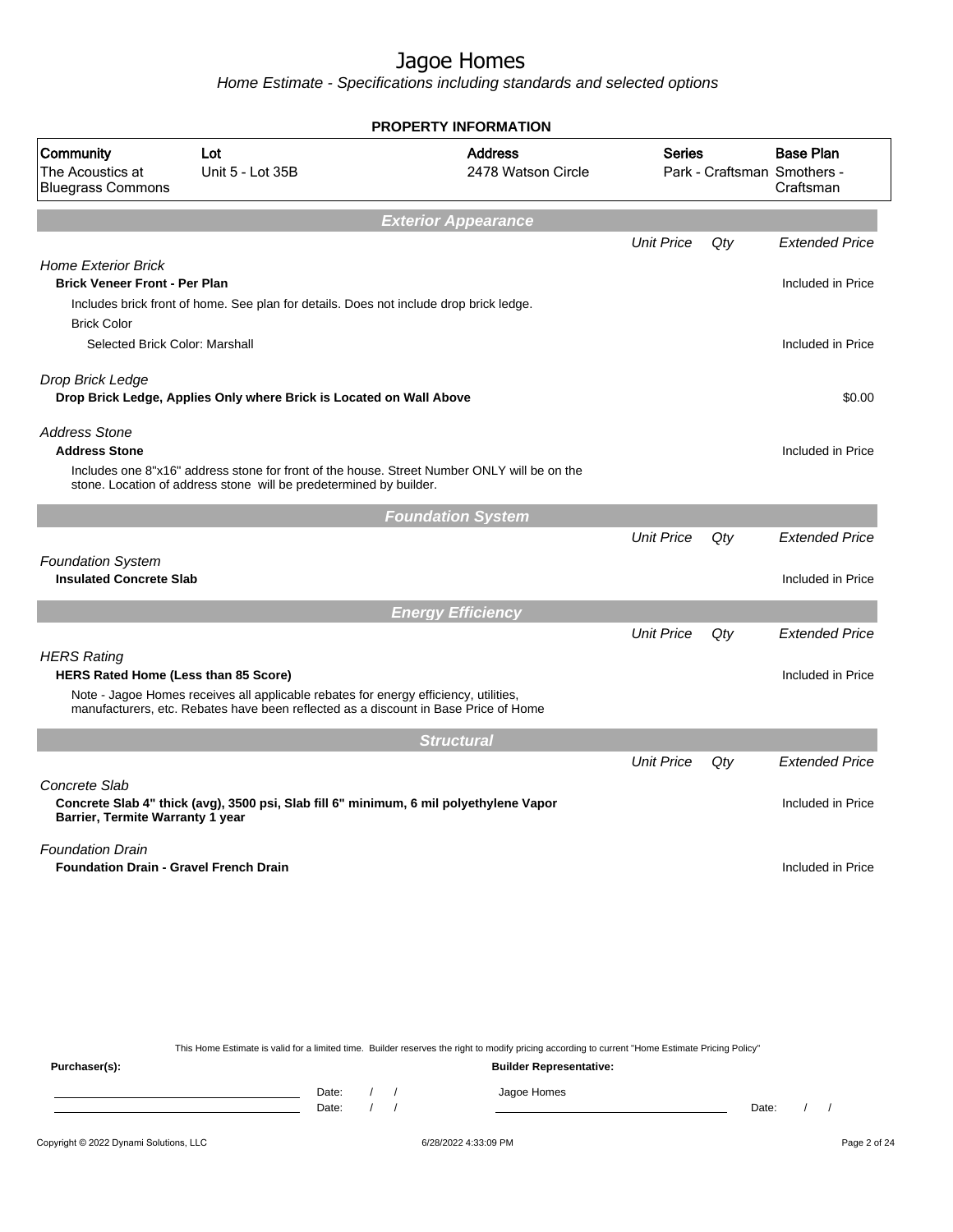Home Estimate - Specifications including standards and selected options

|                                                           |                                                                                                                                                                                                                                                                                                                                                                   | <b>PROPERTY INFORMATION</b>                                                                                                                                                                    |                   |     |                                                              |
|-----------------------------------------------------------|-------------------------------------------------------------------------------------------------------------------------------------------------------------------------------------------------------------------------------------------------------------------------------------------------------------------------------------------------------------------|------------------------------------------------------------------------------------------------------------------------------------------------------------------------------------------------|-------------------|-----|--------------------------------------------------------------|
| Community<br>The Acoustics at<br><b>Bluegrass Commons</b> | Lot<br>Unit 5 - Lot 35B                                                                                                                                                                                                                                                                                                                                           | <b>Address</b><br>2478 Watson Circle                                                                                                                                                           | <b>Series</b>     |     | <b>Base Plan</b><br>Park - Craftsman Smothers -<br>Craftsman |
|                                                           |                                                                                                                                                                                                                                                                                                                                                                   | <b>Decks   Patios</b>                                                                                                                                                                          |                   |     |                                                              |
|                                                           |                                                                                                                                                                                                                                                                                                                                                                   |                                                                                                                                                                                                | <b>Unit Price</b> | Qty | <b>Extended Price</b>                                        |
| 12' Wide x 10' Deep Covered Patio, 3500 PSI               | Outside Retreat Concrete Patio or Covered Patio                                                                                                                                                                                                                                                                                                                   |                                                                                                                                                                                                |                   |     | \$10,700.00                                                  |
|                                                           |                                                                                                                                                                                                                                                                                                                                                                   | Includes 12'x10' broom finish concrete patio covered by a hip roof system, roof pitch to match<br>existing home, supported by two columns, with vinyl covered ceiling and outdoor ceiling fan. |                   |     |                                                              |
| options.                                                  | Builder must approve all additions for required lot coverage ratio. Sales representative<br>must reference square footage allowance (coverage) chart. If the roofing for the base<br>house is upgraded, the corresponding option for the 12'x10' covered patio must be<br>family room addition options, concrete patio options, or pressure treated deck addition | selected in addition to this option. This option is not available in conjunction with any of the                                                                                               |                   |     |                                                              |
| Finish                                                    |                                                                                                                                                                                                                                                                                                                                                                   |                                                                                                                                                                                                |                   |     |                                                              |
| Selected Finish: Broom Finish                             |                                                                                                                                                                                                                                                                                                                                                                   |                                                                                                                                                                                                |                   |     | Included in Price                                            |
|                                                           |                                                                                                                                                                                                                                                                                                                                                                   | <b>Exterior Doors</b>                                                                                                                                                                          |                   |     |                                                              |
|                                                           |                                                                                                                                                                                                                                                                                                                                                                   |                                                                                                                                                                                                | <b>Unit Price</b> | Qty | <b>Extended Price</b>                                        |
| Front Entry Door                                          | HD Smooth Steel 3/0 Painted Craftsman MHD-217-010-2 w/ 22x17 Clear Glass Insert                                                                                                                                                                                                                                                                                   |                                                                                                                                                                                                |                   |     | Included in Price                                            |
|                                                           | Consult with Design Coordinator for Glass Pattern, Door Handle, and Paint Selections.                                                                                                                                                                                                                                                                             |                                                                                                                                                                                                |                   |     |                                                              |
| Dining Area Patio Door                                    |                                                                                                                                                                                                                                                                                                                                                                   |                                                                                                                                                                                                |                   |     |                                                              |
|                                                           | Vinyl 6/0 Sliding Door w/ NO Grilles, Screen, and 1/0 Transom                                                                                                                                                                                                                                                                                                     |                                                                                                                                                                                                |                   |     | \$670.00                                                     |
|                                                           | Vinyl 6/0 Sliding Door w/ NO Grilles, Screen, and 1/0 Transom                                                                                                                                                                                                                                                                                                     |                                                                                                                                                                                                |                   |     |                                                              |
| Color                                                     |                                                                                                                                                                                                                                                                                                                                                                   |                                                                                                                                                                                                |                   |     |                                                              |
| Selected Color: White                                     |                                                                                                                                                                                                                                                                                                                                                                   |                                                                                                                                                                                                |                   |     | Included in Price                                            |
| Garage-to-Home Door                                       |                                                                                                                                                                                                                                                                                                                                                                   |                                                                                                                                                                                                |                   |     |                                                              |
| Solid Core Smooth 5 Panel Equal 3/0 Door                  |                                                                                                                                                                                                                                                                                                                                                                   |                                                                                                                                                                                                |                   |     | \$0.00                                                       |
|                                                           | Solid Core Smooth 5 Panel Equal 3/0 Door. Door will match interior door paint selection.                                                                                                                                                                                                                                                                          |                                                                                                                                                                                                |                   |     |                                                              |
| 16' Garage Overhead Door                                  |                                                                                                                                                                                                                                                                                                                                                                   |                                                                                                                                                                                                |                   |     |                                                              |
|                                                           | Insulated Carriage House Stamped 16x7 Garage Door                                                                                                                                                                                                                                                                                                                 |                                                                                                                                                                                                |                   |     | Included in Price                                            |
|                                                           | CHI 5251   Insulated Stamped Carriage House Steel   Includes Decorative Hardware                                                                                                                                                                                                                                                                                  |                                                                                                                                                                                                |                   |     |                                                              |
| Color                                                     |                                                                                                                                                                                                                                                                                                                                                                   |                                                                                                                                                                                                |                   |     |                                                              |
| Selected Color: White                                     |                                                                                                                                                                                                                                                                                                                                                                   |                                                                                                                                                                                                |                   |     | Included in Price                                            |
| Garage Door Opener                                        |                                                                                                                                                                                                                                                                                                                                                                   |                                                                                                                                                                                                |                   |     |                                                              |
| <b>Garage Door Opener(s) with 2 Transmitters</b>          |                                                                                                                                                                                                                                                                                                                                                                   |                                                                                                                                                                                                |                   |     | Included in Price                                            |

This Home Estimate is valid for a limited time. Builder reserves the right to modify pricing according to current "Home Estimate Pricing Policy" **Purchaser(s): Builder Representative:** Date: / / Jagoe Homes<br>Date: / / Jagoe Homes Date: / / Date: / /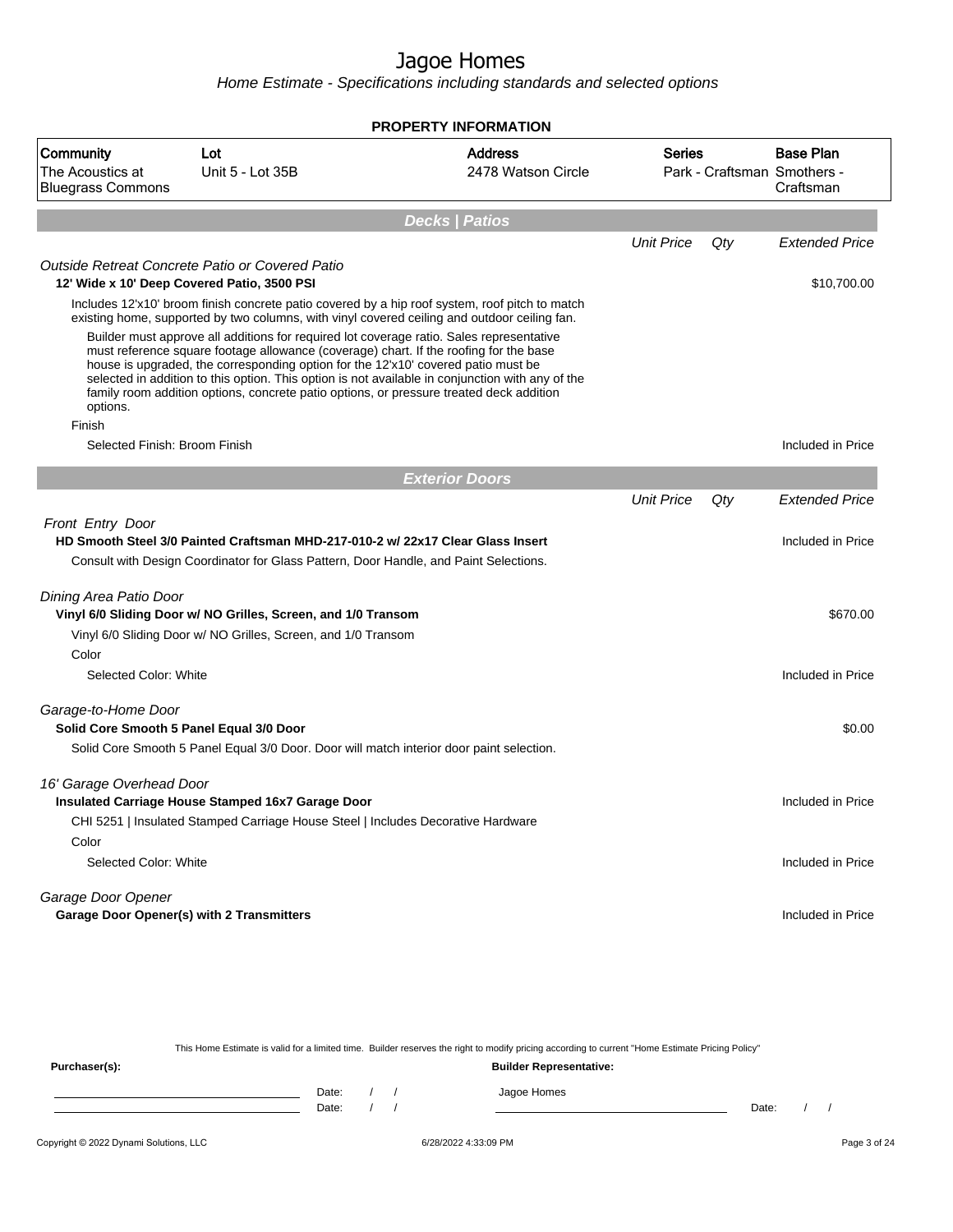|                                                                                |                                                                                                                                                                                   |                        | <b>PROPERTY INFORMATION</b>                                                                                                                      |                   |       |                                                              |
|--------------------------------------------------------------------------------|-----------------------------------------------------------------------------------------------------------------------------------------------------------------------------------|------------------------|--------------------------------------------------------------------------------------------------------------------------------------------------|-------------------|-------|--------------------------------------------------------------|
| Community<br>The Acoustics at<br><b>Bluegrass Commons</b>                      | Lot<br>Unit 5 - Lot 35B                                                                                                                                                           |                        | <b>Address</b><br>2478 Watson Circle                                                                                                             | <b>Series</b>     |       | <b>Base Plan</b><br>Park - Craftsman Smothers -<br>Craftsman |
|                                                                                |                                                                                                                                                                                   |                        | <b>Natural Lighting &amp; Ventilation</b>                                                                                                        |                   |       |                                                              |
|                                                                                |                                                                                                                                                                                   |                        |                                                                                                                                                  | <b>Unit Price</b> | Qty   | <b>Extended Price</b>                                        |
| <b>Entire Home Windows</b>                                                     | Vinyl Low E Double Hung Window w/ GBG & Full Screen                                                                                                                               |                        |                                                                                                                                                  |                   |       | Included in Price                                            |
| <b>Window Color</b>                                                            | Vinyl Low E Double Hung Window w/ GBG & Full Screen. Grilles are between the glass.<br>Grille patterns will differ based on Home Series. Please confirm with New Home Consultant. |                        |                                                                                                                                                  |                   |       |                                                              |
|                                                                                | Selected Window Color: White Exterior/White Interior                                                                                                                              |                        |                                                                                                                                                  |                   |       | Included in Price                                            |
| <b>Entire Home Extended Jambs and Casing</b>                                   | Extended Jambs and Casing (No Window Stool) Package for Windows                                                                                                                   |                        |                                                                                                                                                  |                   |       | Included in Price                                            |
|                                                                                | Includes extended jambs and casing on all additional windows                                                                                                                      |                        |                                                                                                                                                  |                   |       |                                                              |
|                                                                                | <b>Extended Jambs and Casing for Additional Windows</b><br>Extended Jambs and Casing (No Window Stool) Package for Windows                                                        |                        |                                                                                                                                                  |                   |       | Included in Price                                            |
|                                                                                | Includes extended jambs and casing on all additional windows                                                                                                                      |                        |                                                                                                                                                  |                   |       |                                                              |
|                                                                                |                                                                                                                                                                                   |                        | <b>Exterior Concrete</b>                                                                                                                         |                   |       |                                                              |
|                                                                                |                                                                                                                                                                                   |                        |                                                                                                                                                  | <b>Unit Price</b> | Qty   | <b>Extended Price</b>                                        |
| Driveway   Maximum Width                                                       | Max 40% Property Frontage   Not to Exceed 30' at Right of Way<br>Driveway will widen past property line to accommodate selections requiring additional width.                     |                        |                                                                                                                                                  |                   |       | \$0.00                                                       |
| Driveway   Concrete                                                            | Driveway/Parking Double Garage: 16' 3" wide, 3500 psi                                                                                                                             |                        |                                                                                                                                                  |                   |       | Included in Price                                            |
| Finish<br>Selected Finish: Broom Finish                                        |                                                                                                                                                                                   |                        |                                                                                                                                                  |                   |       | Included in Price                                            |
| <b>Front Porch &amp; Sidewalk</b>                                              |                                                                                                                                                                                   |                        |                                                                                                                                                  |                   |       |                                                              |
| Finish                                                                         | Exterior Concrete - Front Porch & Sidewalk, 3500 psi                                                                                                                              |                        |                                                                                                                                                  |                   |       | Included in Price                                            |
| Selected Finish: Broom Finish                                                  |                                                                                                                                                                                   |                        |                                                                                                                                                  |                   |       | Included in Price                                            |
| <b>City Sidewalk</b>                                                           | Exterior Concrete - City Sidewalk, 3500 psi, Broom Finish                                                                                                                         |                        |                                                                                                                                                  |                   |       | Included in Price                                            |
|                                                                                |                                                                                                                                                                                   |                        | <b>Exterior Features</b>                                                                                                                         |                   |       |                                                              |
|                                                                                |                                                                                                                                                                                   |                        |                                                                                                                                                  | <b>Unit Price</b> | Qty   | <b>Extended Price</b>                                        |
| <b>Exterior Siding</b><br>Exterior Portfolio - Double 4" Vinyl Siding<br>Color |                                                                                                                                                                                   |                        |                                                                                                                                                  |                   |       | Included in Price                                            |
| Selected Color: Greystone                                                      |                                                                                                                                                                                   |                        |                                                                                                                                                  |                   |       | Included in Price                                            |
|                                                                                |                                                                                                                                                                                   |                        | This Home Estimate is valid for a limited time. Builder reserves the right to modify pricing according to current "Home Estimate Pricing Policy" |                   |       |                                                              |
| Purchaser(s):                                                                  |                                                                                                                                                                                   |                        | <b>Builder Representative:</b>                                                                                                                   |                   |       |                                                              |
|                                                                                | Date:<br>Date:                                                                                                                                                                    | $\prime$<br>$\sqrt{ }$ | Jagoe Homes                                                                                                                                      |                   | Date: | $\left  \right $                                             |
| Copyright © 2022 Dynami Solutions, LLC                                         |                                                                                                                                                                                   |                        | 6/28/2022 4:33:09 PM                                                                                                                             |                   |       | Page 4 of 24                                                 |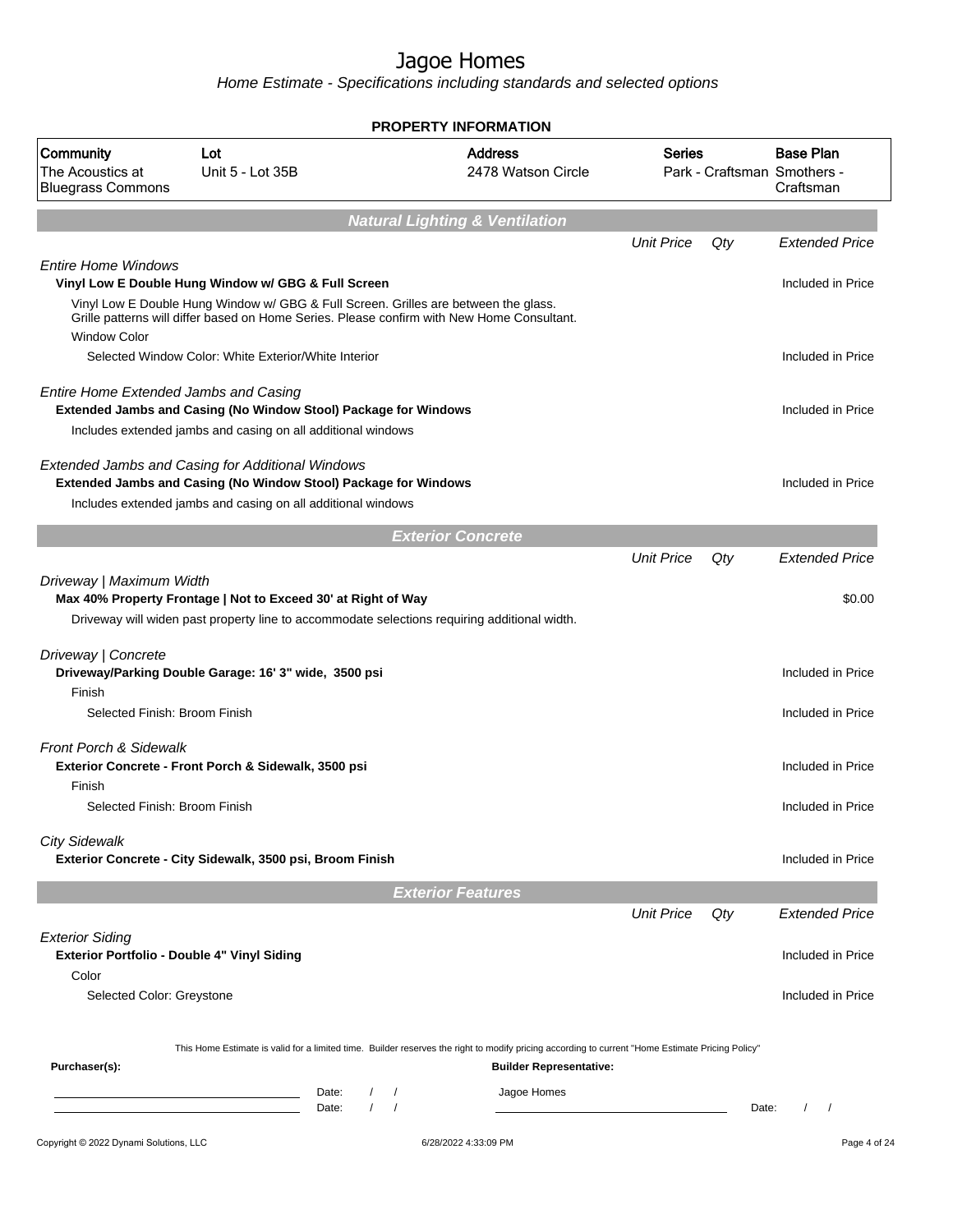Home Estimate - Specifications including standards and selected options

|                                                                                 | PROPERTY INFORMATION                                                                                      |                                                                                                |                   |     |                                                              |  |  |
|---------------------------------------------------------------------------------|-----------------------------------------------------------------------------------------------------------|------------------------------------------------------------------------------------------------|-------------------|-----|--------------------------------------------------------------|--|--|
| <b>Community</b><br>The Acoustics at<br><b>Bluegrass Commons</b>                | Lot<br>Unit 5 - Lot 35B                                                                                   | <b>Address</b><br>2478 Watson Circle                                                           | Series            |     | <b>Base Plan</b><br>Park - Craftsman Smothers -<br>Craftsman |  |  |
|                                                                                 |                                                                                                           | <b>Exterior Features</b>                                                                       |                   |     |                                                              |  |  |
|                                                                                 |                                                                                                           |                                                                                                | <b>Unit Price</b> | Qty | <b>Extended Price</b>                                        |  |  |
| <b>Exterior Decorative Siding</b><br><b>Exterior Portfolio Perfection Shake</b> | Perfection shingles have a more finished appearance than a hand-split shake. They are                     |                                                                                                |                   |     | Included in Price                                            |  |  |
| Color                                                                           | patterned from #1 Red Cedar and offer a cleaner and more uniform appearance.                              |                                                                                                |                   |     |                                                              |  |  |
| Selected Color: Driftwood                                                       |                                                                                                           |                                                                                                |                   |     | Included in Price                                            |  |  |
| <b>Exterior Portfolio Vinyl Board and Batten</b>                                | Exterior Vertical Board & Batten Decorative Siding                                                        |                                                                                                |                   |     | Included in Price                                            |  |  |
| replicate real cedar.<br>Color                                                  |                                                                                                           | Exterior Portfolio Vinyl Board and Batten features architecturally correct 10-inch boards that |                   |     |                                                              |  |  |
| Selected Color: Greystone                                                       |                                                                                                           |                                                                                                |                   |     | Included in Price                                            |  |  |
| <b>Exterior Special Trim Areas</b>                                              | Aluminum Special Trim Areas: Fascia, Beams<br>See plan for detail. Color will match Soffit Color Selected |                                                                                                |                   |     | Included in Price                                            |  |  |
|                                                                                 |                                                                                                           |                                                                                                |                   |     |                                                              |  |  |
| <b>Exterior Vinyl Corner Trim(s)</b><br><b>Vinyl Corner Trim(s)</b>             |                                                                                                           |                                                                                                |                   |     | Included in Price                                            |  |  |
| Color<br>Selected Color: White                                                  |                                                                                                           |                                                                                                |                   |     | Included in Price                                            |  |  |
| Fascia                                                                          |                                                                                                           |                                                                                                |                   |     |                                                              |  |  |
| <b>Fascia Aluminum</b><br>Color will match Soffit Color Selected                |                                                                                                           |                                                                                                |                   |     | Included in Price                                            |  |  |
| Soffit                                                                          |                                                                                                           |                                                                                                |                   |     |                                                              |  |  |
| Soffit - Continuous Perforated Vinyl<br>Color                                   |                                                                                                           |                                                                                                |                   |     | Included in Price                                            |  |  |
| Selected Color: White                                                           |                                                                                                           |                                                                                                |                   |     | Included in Price                                            |  |  |
| Gutter<br>Gutters Aluminum 5" (.027 gauge)                                      |                                                                                                           |                                                                                                |                   |     | Included in Price                                            |  |  |
| Color<br>Selected Color: White                                                  |                                                                                                           |                                                                                                |                   |     | Included in Price                                            |  |  |
| Downspout<br>Downspouts Aluminum 3" x 2" (.027 gauge)                           |                                                                                                           |                                                                                                |                   |     | Included in Price                                            |  |  |

This Home Estimate is valid for a limited time. Builder reserves the right to modify pricing according to current "Home Estimate Pricing Policy"

**Purchaser(s): Builder Representative:** Date: / / Jagoe Homes<br>Date: / / Jagoe Homes Date: / / **Date: / / 2006** Date: / / / Date: / / / Date: / / / 2006 Date: / / / 2006 Date: / / / 2006 Date: / / / 2006 Date: / / / 2007 Date: / / / 2007 Date: / / / 2007 Date: / / / 2007 Date: / / / 2007 Date: / / / 2007 D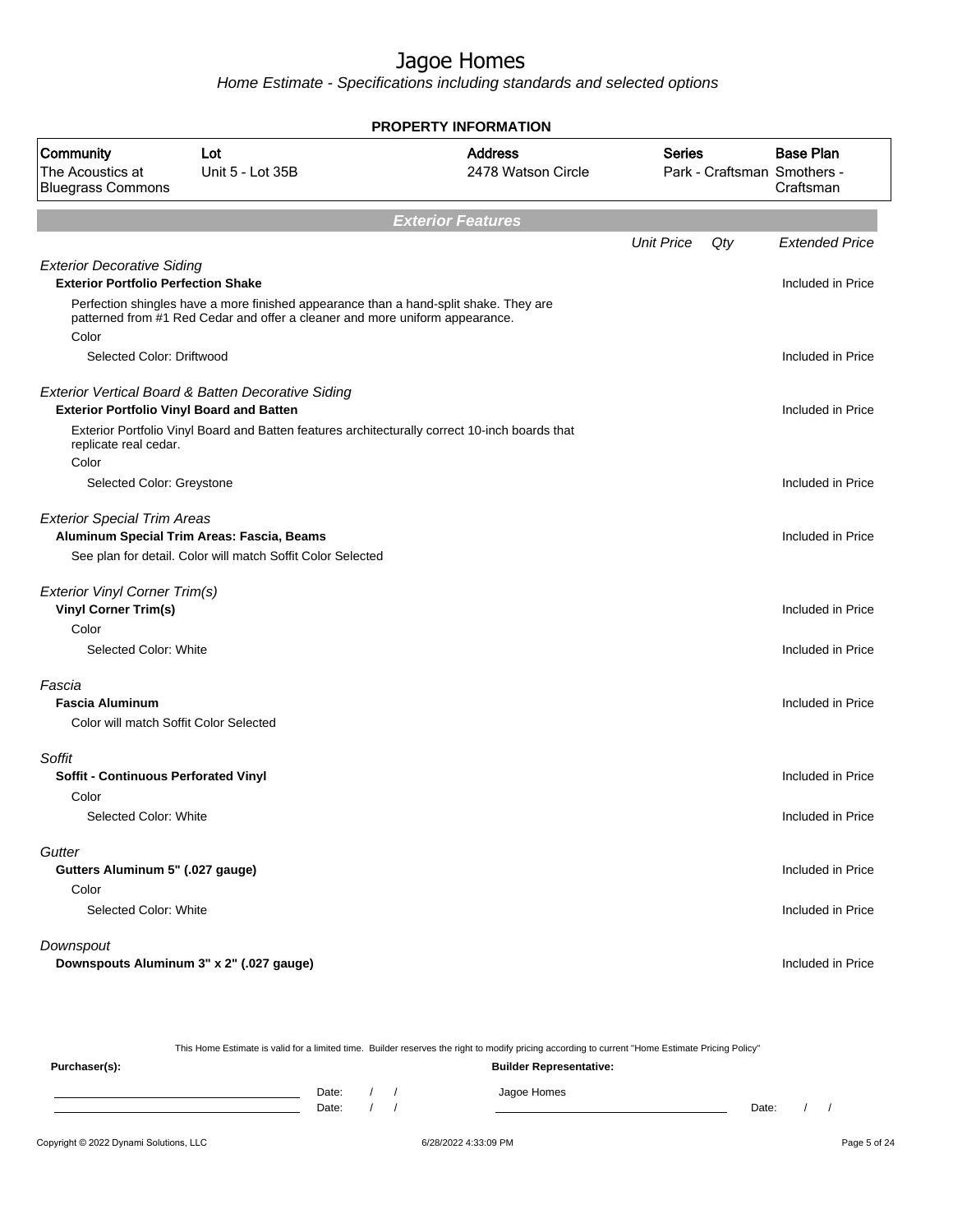Home Estimate - Specifications including standards and selected options

|                                                                          |                                                                                                                                          | <b>PROPERTY INFORMATION</b>                                                                                                                                                        |                   |     |                                                              |
|--------------------------------------------------------------------------|------------------------------------------------------------------------------------------------------------------------------------------|------------------------------------------------------------------------------------------------------------------------------------------------------------------------------------|-------------------|-----|--------------------------------------------------------------|
| Community<br>The Acoustics at<br><b>Bluegrass Commons</b>                | Lot<br>Unit 5 - Lot 35B                                                                                                                  | <b>Address</b><br>2478 Watson Circle                                                                                                                                               | <b>Series</b>     |     | <b>Base Plan</b><br>Park - Craftsman Smothers -<br>Craftsman |
|                                                                          |                                                                                                                                          | <b>Exterior Features</b>                                                                                                                                                           |                   |     |                                                              |
|                                                                          |                                                                                                                                          |                                                                                                                                                                                    | <b>Unit Price</b> | Qty | <b>Extended Price</b>                                        |
| Splash Block<br>Splash Blocks 24" precast concrete                       |                                                                                                                                          |                                                                                                                                                                                    |                   |     | Included in Price                                            |
| <b>Front Porch Post</b>                                                  | Front Porch Column(s) Size & Type per plan, Painted<br>Placement predetermined. Check plan for details.                                  |                                                                                                                                                                                    |                   |     | Included in Price                                            |
| Color                                                                    | Selected Color: SW7006 Extra White                                                                                                       |                                                                                                                                                                                    |                   |     | Included in Price                                            |
| <b>Rear Porch Post</b>                                                   | (2) 10" Square Smooth Fiberglass Columns, Painted<br>Column paint color to be selected. Placement predetermined. Check plan for details. |                                                                                                                                                                                    |                   |     | \$1,245.00                                                   |
| Color                                                                    | Selected Color: SW7006 Extra White                                                                                                       |                                                                                                                                                                                    |                   |     | Included in Price                                            |
| Flashing<br><b>Flashing see Plan Detail</b>                              |                                                                                                                                          |                                                                                                                                                                                    |                   |     | Included in Price                                            |
| <b>Exterior Mailbox</b><br><b>Centralized Mailbox - Cluster Box Unit</b> |                                                                                                                                          |                                                                                                                                                                                    |                   |     | \$0.00                                                       |
|                                                                          |                                                                                                                                          | <b>Roofing</b>                                                                                                                                                                     |                   |     |                                                              |
|                                                                          |                                                                                                                                          |                                                                                                                                                                                    | <b>Unit Price</b> | Qty | <b>Extended Price</b>                                        |
| Roof Felt                                                                | Synthetic Underlayment or Felt, Aluminum Drip Edge                                                                                       |                                                                                                                                                                                    |                   |     | Included in Price                                            |
| <b>Roof Shingles</b><br>30 Year GAF Dimensional Roof Shingles            |                                                                                                                                          |                                                                                                                                                                                    |                   |     | Included in Price                                            |
| Roofing Color<br>Selected Roofing Color: Charcoal                        |                                                                                                                                          |                                                                                                                                                                                    |                   |     | Included in Price                                            |
| Roof Valley Material<br>Ice and Water Shield or Equivalent               |                                                                                                                                          |                                                                                                                                                                                    |                   |     | Included in Price                                            |
|                                                                          |                                                                                                                                          | <b>Insulation</b>                                                                                                                                                                  |                   |     |                                                              |
|                                                                          |                                                                                                                                          |                                                                                                                                                                                    | <b>Unit Price</b> | Qty | <b>Extended Price</b>                                        |
| <b>Entire Home Foundation Insulation</b>                                 | Foundation Perimeter 1"x24" Styrofoam R5.0                                                                                               |                                                                                                                                                                                    |                   |     | Included in Price                                            |
|                                                                          |                                                                                                                                          |                                                                                                                                                                                    |                   |     |                                                              |
| Purchaser(s):                                                            |                                                                                                                                          | This Home Estimate is valid for a limited time. Builder reserves the right to modify pricing according to current "Home Estimate Pricing Policy"<br><b>Builder Representative:</b> |                   |     |                                                              |

Date: / / Jagoe Homes<br>Date: / / Jagoe Homes Date: / / **Date: / / 2006** Date: / / **Date: / / / 2006** Date: / / / 2006 Date: / / / 2006 Date: / / / 2006 Date: / / / 2007 Date: / / / 2007 Date: / / / 2008 Date: / / / 2008 Date: / / / 2008 Date: / / / 2008 Date: / / / 2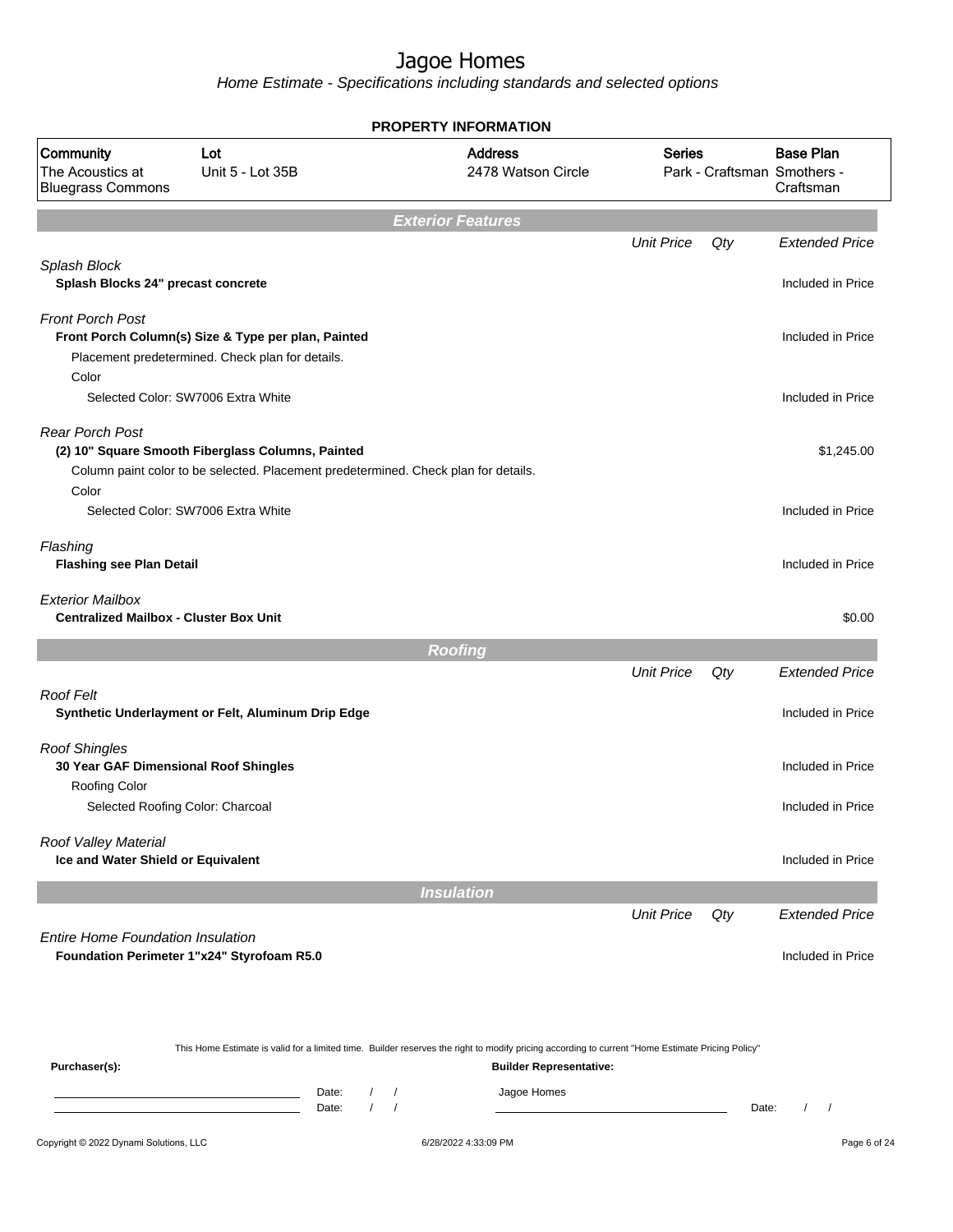Home Estimate - Specifications including standards and selected options

|                                                                                      |                                                                                                                                                | <b>PROPERTY INFORMATION</b>          |                   |     |                                                              |
|--------------------------------------------------------------------------------------|------------------------------------------------------------------------------------------------------------------------------------------------|--------------------------------------|-------------------|-----|--------------------------------------------------------------|
| <b>Community</b><br>The Acoustics at<br><b>Bluegrass Commons</b>                     | Lot<br>Unit 5 - Lot 35B                                                                                                                        | <b>Address</b><br>2478 Watson Circle | Series            |     | <b>Base Plan</b><br>Park - Craftsman Smothers -<br>Craftsman |
|                                                                                      |                                                                                                                                                | <b>Insulation</b>                    |                   |     |                                                              |
|                                                                                      |                                                                                                                                                |                                      | <b>Unit Price</b> | Qty | <b>Extended Price</b>                                        |
| Living Area Wall Insulation                                                          | Living Area Walls R15 Fiberglass Blown-In &/or Batt Wall System                                                                                |                                      |                   |     | Included in Price                                            |
|                                                                                      | Living Area Ceiling Insulation<br>Living Area Flat Ceiling R38 (Average) Blown-In Fiberglass                                                   |                                      |                   |     | Included in Price                                            |
| Garage Insulation                                                                    | Insulation for Two-Car Garage Walls & Ceiling<br>Includes R11 Insulation in Walls & R19 in Ceiling                                             |                                      |                   |     | Included in Price                                            |
|                                                                                      |                                                                                                                                                | <b>Drywall &amp; Paint Finishes</b>  |                   |     |                                                              |
|                                                                                      |                                                                                                                                                |                                      | <b>Unit Price</b> | Qty | <b>Extended Price</b>                                        |
| Interior Home Wall Finish                                                            | 1/2" Drywall   Finished, Primed, & Painted Smooth                                                                                              |                                      |                   |     | Included in Price                                            |
| <b>Interior Home Ceiling Finish</b><br>Paint                                         | Drywall   Home Finished Smooth   Garage Textured<br>Home   1/2in Structural or 5/8in Drywall   Finished Smooth   ProMar Interior Latex Ceiling |                                      |                   |     | \$1,650.00                                                   |
| Garage Textured   White                                                              |                                                                                                                                                |                                      |                   |     |                                                              |
| Color<br>Selected Color: SW7064 Passive                                              |                                                                                                                                                |                                      |                   |     | Included in Price                                            |
| <b>Mechanical Storage</b><br><b>Unfinished Drywall</b>                               |                                                                                                                                                |                                      |                   |     | Included in Price                                            |
| <b>Interior Wall Surfaces Paint</b><br><b>Sherwin Williams Duration Latex   Flat</b> |                                                                                                                                                |                                      |                   |     | Included in Price                                            |
| Color<br>Selected Color: SW7064 Passive                                              |                                                                                                                                                |                                      |                   |     | Included in Price                                            |
| Sheen                                                                                |                                                                                                                                                |                                      |                   |     |                                                              |
| Selected Sheen: Flat                                                                 |                                                                                                                                                |                                      |                   |     | Included in Price                                            |
| <b>Box Tray Ceiling Paint</b><br><b>Box Tray Ceiling Paint</b>                       |                                                                                                                                                |                                      |                   |     | Included in Price                                            |
| Paint Color - Ceiling of Tray                                                        | Selected Paint Color - Ceiling of Tray: SW7006 Extra White                                                                                     |                                      |                   |     | Included in Price                                            |
| Paint Color - Sides of Tray                                                          |                                                                                                                                                |                                      |                   |     |                                                              |
|                                                                                      | Selected Paint Color - Sides of Tray: SW7006 Extra White                                                                                       |                                      |                   |     | Included in Price                                            |

This Home Estimate is valid for a limited time. Builder reserves the right to modify pricing according to current "Home Estimate Pricing Policy"

| Purchaser(s): |                |  | <b>Builder Representative:</b> |       |  |
|---------------|----------------|--|--------------------------------|-------|--|
|               | Date:<br>Date: |  | Jagoe Homes                    | Date: |  |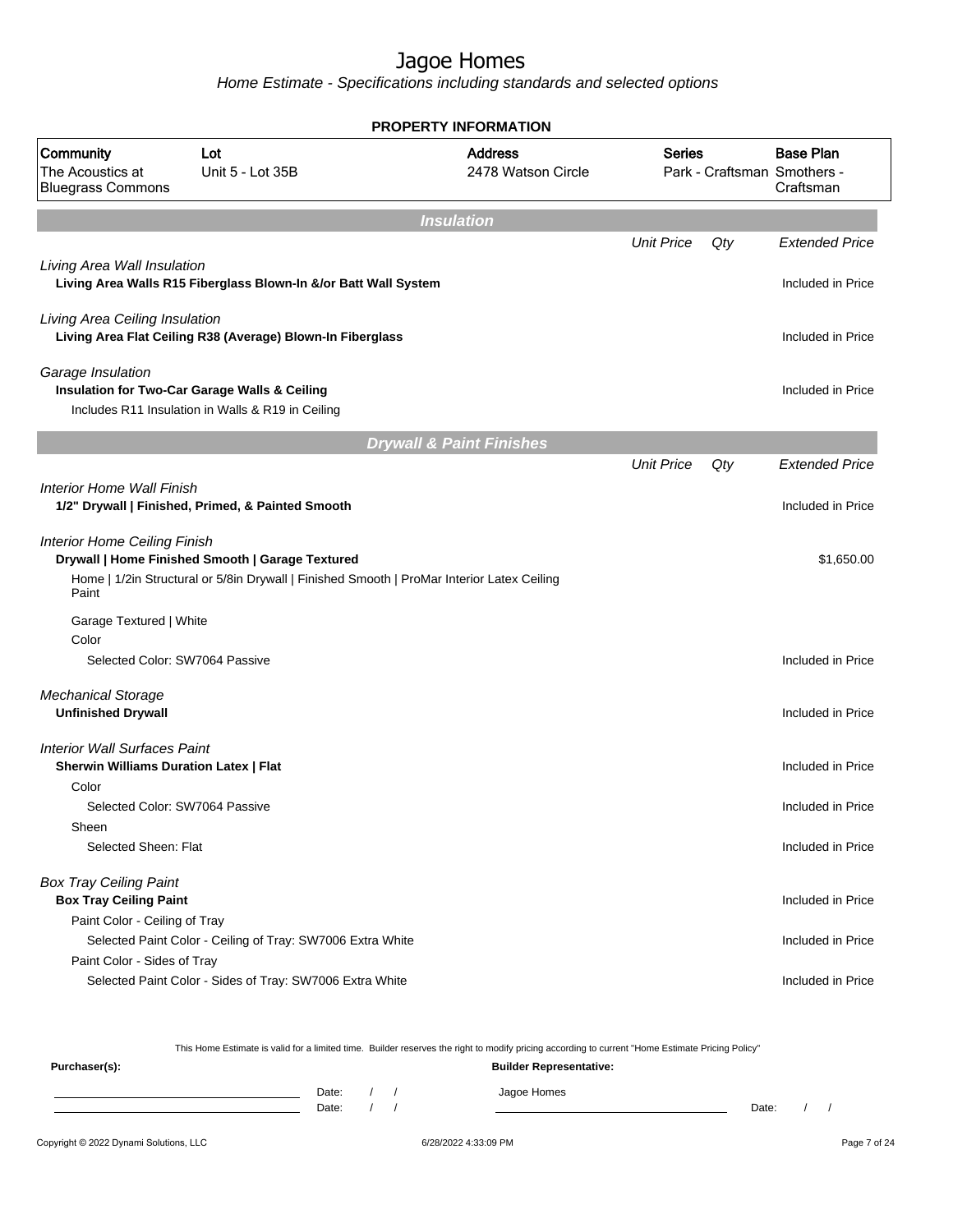|                                                                                |                                                                                                                                                                                         | PROPERTY INFORMATION                                                                                                                             |                   |     |                                                              |
|--------------------------------------------------------------------------------|-----------------------------------------------------------------------------------------------------------------------------------------------------------------------------------------|--------------------------------------------------------------------------------------------------------------------------------------------------|-------------------|-----|--------------------------------------------------------------|
| Community<br>The Acoustics at<br><b>Bluegrass Commons</b>                      | Lot<br>Unit 5 - Lot 35B                                                                                                                                                                 | <b>Address</b><br>2478 Watson Circle                                                                                                             | <b>Series</b>     |     | <b>Base Plan</b><br>Park - Craftsman Smothers -<br>Craftsman |
|                                                                                |                                                                                                                                                                                         | <b>Drywall &amp; Paint Finishes</b>                                                                                                              |                   |     |                                                              |
|                                                                                |                                                                                                                                                                                         |                                                                                                                                                  | <b>Unit Price</b> | Qty | <b>Extended Price</b>                                        |
| Interior Trim & Door Paint<br>Color                                            | Trim & Door   Sherwin Williams ProClassic Waterborne Acrylic   Semi-Gloss                                                                                                               |                                                                                                                                                  |                   |     | Included in Price                                            |
|                                                                                | Selected Color: SW7006 Extra White                                                                                                                                                      |                                                                                                                                                  |                   |     | Included in Price                                            |
| <b>Exterior Door Paint</b><br><b>Exterior Door Color   Latex</b>               |                                                                                                                                                                                         |                                                                                                                                                  |                   |     | Included in Price                                            |
| painted Interior Trim Color.                                                   | Paint color for all HINGED Exterior Doors, Including Front Door. Interior of door will be                                                                                               |                                                                                                                                                  |                   |     |                                                              |
| Color                                                                          | Color Requests outside of Available Personal Options will be subject to approval.                                                                                                       |                                                                                                                                                  |                   |     |                                                              |
|                                                                                | Selected Color: SW7006 Extra White                                                                                                                                                      |                                                                                                                                                  |                   |     | Included in Price                                            |
|                                                                                |                                                                                                                                                                                         | <b>Interior Trim / Doors</b>                                                                                                                     |                   |     |                                                              |
|                                                                                |                                                                                                                                                                                         |                                                                                                                                                  | <b>Unit Price</b> | Qty | <b>Extended Price</b>                                        |
| <b>Entire Home Interior Doors</b>                                              | Interior Door Units, Hollow Core, 6/8 Tall, 5 Panel Equal, Smooth                                                                                                                       |                                                                                                                                                  |                   |     | \$0.00                                                       |
| Smooth Finish<br><b>Primed for Paint</b>                                       |                                                                                                                                                                                         |                                                                                                                                                  |                   |     |                                                              |
| Foyer Ceiling Concept Crown Mould<br>Craftsman Style Crown Mould, 4 1/4" 48 LM |                                                                                                                                                                                         |                                                                                                                                                  |                   |     | \$0.00                                                       |
| <b>Excludes Vaulted Ceiling Concepts</b>                                       |                                                                                                                                                                                         |                                                                                                                                                  |                   |     |                                                              |
| Entire Home Craftsman Style Trim Package<br>Baseboard 4 1/4"                   | Craftsman Interior Flat Door Casing 3 1/2", Interior Flat Window Trim 3 1/2", Interior Flat                                                                                             |                                                                                                                                                  |                   |     | \$480.00                                                     |
|                                                                                | Door & Window Casing: 3 1/2" 1015M   Base: 4 1/4"                                                                                                                                       |                                                                                                                                                  |                   |     |                                                              |
|                                                                                | Base installed in Finished Living Areas Only                                                                                                                                            |                                                                                                                                                  |                   |     |                                                              |
|                                                                                |                                                                                                                                                                                         | <b>Door Hardware</b>                                                                                                                             |                   |     |                                                              |
|                                                                                |                                                                                                                                                                                         |                                                                                                                                                  | <b>Unit Price</b> | Qty | <b>Extended Price</b>                                        |
| <b>Front Door Handleset</b>                                                    | Kwikset   Amador Handleset   Exterior Trim Kit Included                                                                                                                                 |                                                                                                                                                  |                   |     | \$150.00                                                     |
| and Hinges of Front Door.                                                      | Includes (1) Exterior Handleset and (1) Interior Door Hardware, to match Exterior Door<br>Hardware Selection Style. Finish selection will be indicated below for Interior Door Hardware |                                                                                                                                                  |                   |     |                                                              |
| Front Door Handle Set Finish                                                   |                                                                                                                                                                                         |                                                                                                                                                  |                   |     |                                                              |
|                                                                                | Selected Front Door Handle Set Finish: Satin Nickel                                                                                                                                     |                                                                                                                                                  |                   |     | Included in Price                                            |
|                                                                                |                                                                                                                                                                                         | This Home Estimate is valid for a limited time. Builder reserves the right to modify pricing according to current "Home Estimate Pricing Policy" |                   |     |                                                              |
| Purchaser(s):                                                                  |                                                                                                                                                                                         | <b>Builder Representative:</b>                                                                                                                   |                   |     |                                                              |
|                                                                                | Date:<br>$\prime$                                                                                                                                                                       | Jagoe Homes                                                                                                                                      |                   |     |                                                              |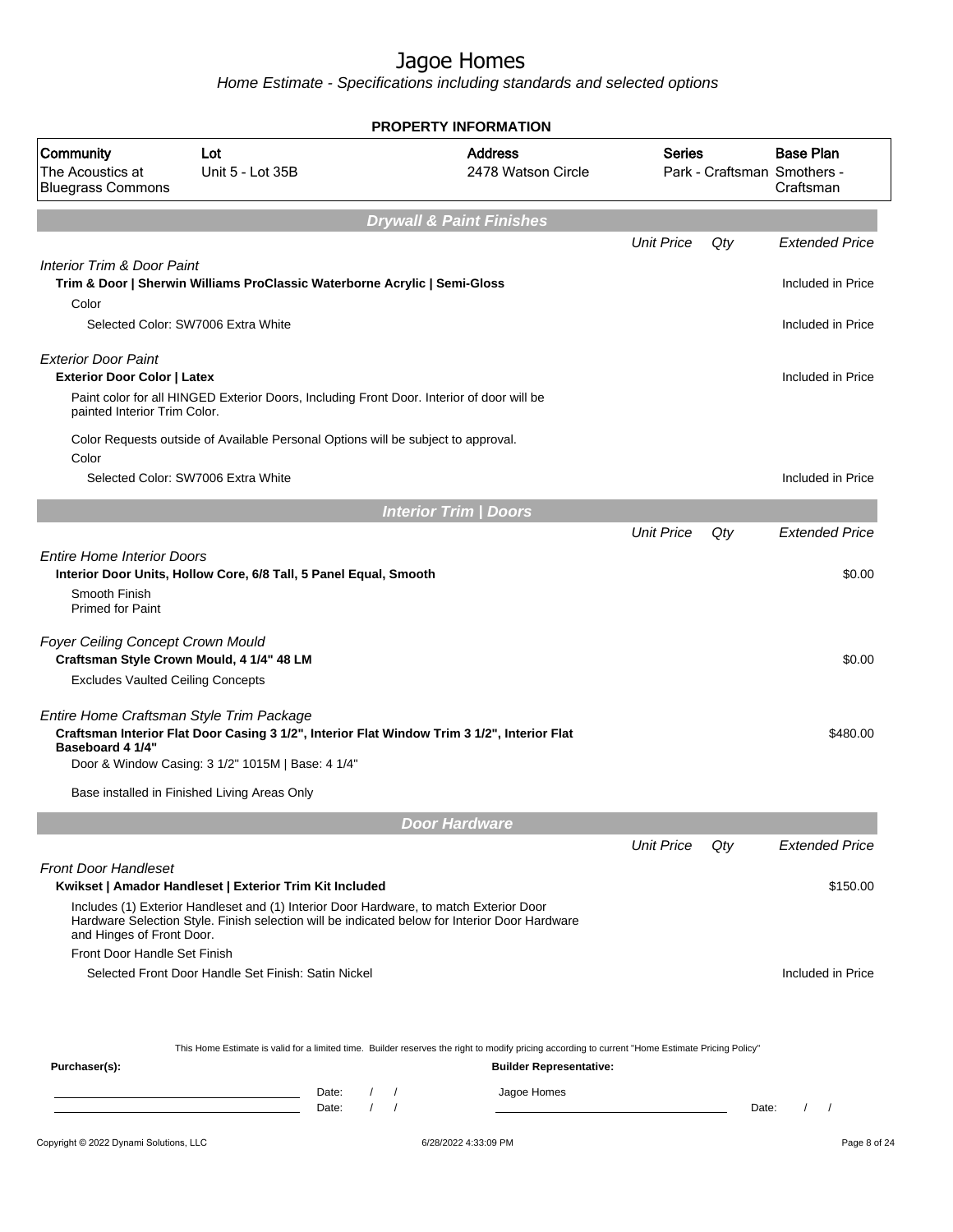Home Estimate - Specifications including standards and selected options

| <b>PROPERTY INFORMATION</b>                                                   |                                                                                                                                               |                                      |                   |     |                                                              |  |  |
|-------------------------------------------------------------------------------|-----------------------------------------------------------------------------------------------------------------------------------------------|--------------------------------------|-------------------|-----|--------------------------------------------------------------|--|--|
| Community<br>The Acoustics at<br><b>Bluegrass Commons</b>                     | Lot<br>Unit 5 - Lot 35B                                                                                                                       | <b>Address</b><br>2478 Watson Circle | <b>Series</b>     |     | <b>Base Plan</b><br>Park - Craftsman Smothers -<br>Craftsman |  |  |
|                                                                               |                                                                                                                                               | <b>Door Hardware</b>                 |                   |     |                                                              |  |  |
|                                                                               |                                                                                                                                               |                                      | <b>Unit Price</b> | Qty | <b>Extended Price</b>                                        |  |  |
| <b>Front Door Handleset</b><br>Hinge & Interior Hardware Finish               |                                                                                                                                               |                                      |                   |     |                                                              |  |  |
|                                                                               | Selected Hinge & Interior Hardware Finish: Match Exterior Handleset - Satin Nickel                                                            |                                      |                   |     | Included in Price                                            |  |  |
| <b>Home Exterior Door Hardware</b><br>Kwikset   Ladera Lever                  |                                                                                                                                               |                                      |                   |     | \$60.00                                                      |  |  |
| Finish                                                                        | Includes Front Door (if Front Door Handleset is not selected) Garage to Home Door and any<br>Hinged Patio or Service Door selected in the HE. |                                      |                   |     |                                                              |  |  |
| Selected Finish: Satin Nickel                                                 |                                                                                                                                               |                                      |                   |     | Included in Price                                            |  |  |
| <b>Entire Home Interior Door Locks</b><br>Kwikset   Ladera Lever              |                                                                                                                                               |                                      |                   |     | \$160.00                                                     |  |  |
| Includes all Interior Doors                                                   |                                                                                                                                               |                                      |                   |     |                                                              |  |  |
| Finish<br>Selected Finish: Satin Nickel                                       |                                                                                                                                               |                                      |                   |     | Included in Price                                            |  |  |
| Door Stops<br>Hardware-Spring & Hinge Door Stops                              |                                                                                                                                               |                                      |                   |     | Included in Price                                            |  |  |
|                                                                               |                                                                                                                                               | <b>Cabinets</b>                      |                   |     |                                                              |  |  |
|                                                                               |                                                                                                                                               |                                      | <b>Unit Price</b> | Qty | <b>Extended Price</b>                                        |  |  |
| Kitchen Cabinet Design Options                                                | 42" Straight Lay Wall Cabinets w/ Crown Molding                                                                                               |                                      |                   |     | \$300.00                                                     |  |  |
| <b>Kitchen Cabinets</b><br><b>Brellin Full Overlay Purestyle Laminate</b>     |                                                                                                                                               |                                      |                   |     | Included in Price                                            |  |  |
| Full Overlay Shaker Door<br>Finish                                            |                                                                                                                                               |                                      |                   |     |                                                              |  |  |
| Selected Finish: White                                                        |                                                                                                                                               |                                      |                   |     | Included in Price                                            |  |  |
|                                                                               |                                                                                                                                               |                                      |                   |     |                                                              |  |  |
| <b>Owners Bath Cabinets</b><br><b>Brellin Full Overlay Purestyle Laminate</b> |                                                                                                                                               |                                      |                   |     | Included in Price                                            |  |  |
| Finish                                                                        |                                                                                                                                               |                                      |                   |     |                                                              |  |  |
| Selected Finish: White                                                        |                                                                                                                                               |                                      |                   |     | Included in Price                                            |  |  |
| Vanity Height                                                                 | Selected Vanity Height: Raised - 35"                                                                                                          |                                      |                   |     | \$70.00                                                      |  |  |
|                                                                               |                                                                                                                                               |                                      |                   |     |                                                              |  |  |

This Home Estimate is valid for a limited time. Builder reserves the right to modify pricing according to current "Home Estimate Pricing Policy" **Purchaser(s): Builder Representative:**

| Date: |  | Jagoe Homes<br>. . <b>. .</b> . |       |  |
|-------|--|---------------------------------|-------|--|
| Date: |  |                                 | Date: |  |
|       |  |                                 |       |  |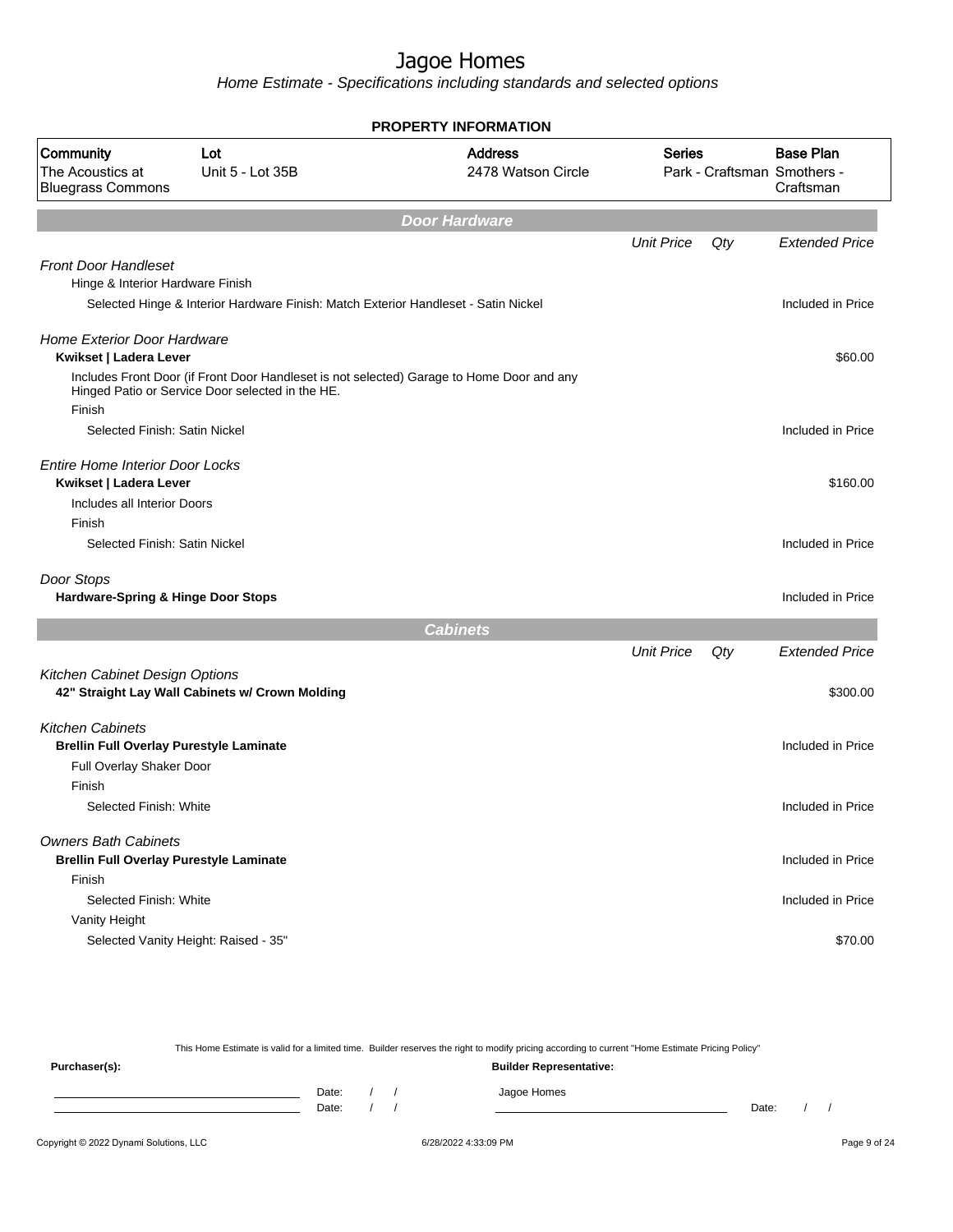Home Estimate - Specifications including standards and selected options

|                                                                                    |                                         | PROPERTY INFORMATION                 |                   |     |                                                              |
|------------------------------------------------------------------------------------|-----------------------------------------|--------------------------------------|-------------------|-----|--------------------------------------------------------------|
| Community<br>The Acoustics at<br><b>Bluegrass Commons</b>                          | Lot<br>Unit 5 - Lot 35B                 | <b>Address</b><br>2478 Watson Circle | <b>Series</b>     |     | <b>Base Plan</b><br>Park - Craftsman Smothers -<br>Craftsman |
|                                                                                    |                                         | <b>Cabinets</b>                      |                   |     |                                                              |
|                                                                                    |                                         |                                      | <b>Unit Price</b> | Qty | <b>Extended Price</b>                                        |
| <b>Bath 2 Cabinets</b><br><b>Brellin Full Overlay Purestyle Laminate</b><br>Finish |                                         |                                      |                   |     | Included in Price                                            |
| Selected Finish: White                                                             |                                         |                                      |                   |     | Included in Price                                            |
| Vanity Height                                                                      |                                         |                                      |                   |     |                                                              |
|                                                                                    | Selected Vanity Height: Raised - 35"    |                                      |                   |     | \$70.00                                                      |
|                                                                                    |                                         | <b>Cabinet Hardware</b>              |                   |     |                                                              |
|                                                                                    |                                         |                                      | <b>Unit Price</b> | Qty | <b>Extended Price</b>                                        |
| <b>Kitchen Cabinet Hardware</b>                                                    |                                         |                                      |                   |     |                                                              |
| <b>Rosalynn Collection</b>                                                         |                                         |                                      |                   |     | \$0.00                                                       |
| <b>Cabinet Door Hardware</b>                                                       |                                         |                                      |                   |     |                                                              |
|                                                                                    | Selected Cabinet Door Hardware: 192mm   |                                      |                   |     | Included in Price                                            |
| <b>Cabinet Drawer Hardware</b>                                                     |                                         |                                      |                   |     |                                                              |
|                                                                                    | Selected Cabinet Drawer Hardware: 128mm |                                      |                   |     | Included in Price                                            |
| Finish                                                                             |                                         |                                      |                   |     |                                                              |
| Selected Finish: Polished Chrome                                                   |                                         |                                      |                   |     | Included in Price                                            |
| <b>Owner's Bath Cabinet Hardware</b><br><b>Rosalynn Collection</b>                 |                                         |                                      |                   |     | \$0.00                                                       |
| <b>Cabinet Door Hardware</b>                                                       |                                         |                                      |                   |     |                                                              |
|                                                                                    | Selected Cabinet Door Hardware: 192mm   |                                      |                   |     | Included in Price                                            |
| <b>Cabinet Drawer Hardware</b>                                                     |                                         |                                      |                   |     |                                                              |
|                                                                                    | Selected Cabinet Drawer Hardware: 128mm |                                      |                   |     | Included in Price                                            |
| Finish                                                                             |                                         |                                      |                   |     |                                                              |
| Selected Finish: Polished Chrome                                                   |                                         |                                      |                   |     | Included in Price                                            |
| <b>Bath 2 Cabinet Hardware</b><br><b>Rosalynn Collection</b>                       |                                         |                                      |                   |     | \$0.00                                                       |
| Cabinet Door Hardware                                                              |                                         |                                      |                   |     |                                                              |
|                                                                                    | Selected Cabinet Door Hardware: 128mm   |                                      |                   |     | Included in Price                                            |
| <b>Cabinet Drawer Hardware</b>                                                     |                                         |                                      |                   |     |                                                              |
|                                                                                    | Selected Cabinet Drawer Hardware: 96mm  |                                      |                   |     | Included in Price                                            |
| Finish                                                                             |                                         |                                      |                   |     |                                                              |
| Selected Finish: Polished Chrome                                                   |                                         |                                      |                   |     | Included in Price                                            |
|                                                                                    |                                         |                                      |                   |     |                                                              |

This Home Estimate is valid for a limited time. Builder reserves the right to modify pricing according to current "Home Estimate Pricing Policy"

**Purchaser(s): Builder Representative:** Date: / / Jagoe Homes<br>Date: / / Jagoe Homes Date: / / **Date: / / 2006** Date: / / / Date: / / / Date: / / / 2006 Date: / / / 2006 Date: / / / 2006 Date: / / / 2006 Date: / / / 2007 Date: / / / 2007 Date: / / / 2007 Date: / / / 2007 Date: / / / 2007 Date: / / / 2007 D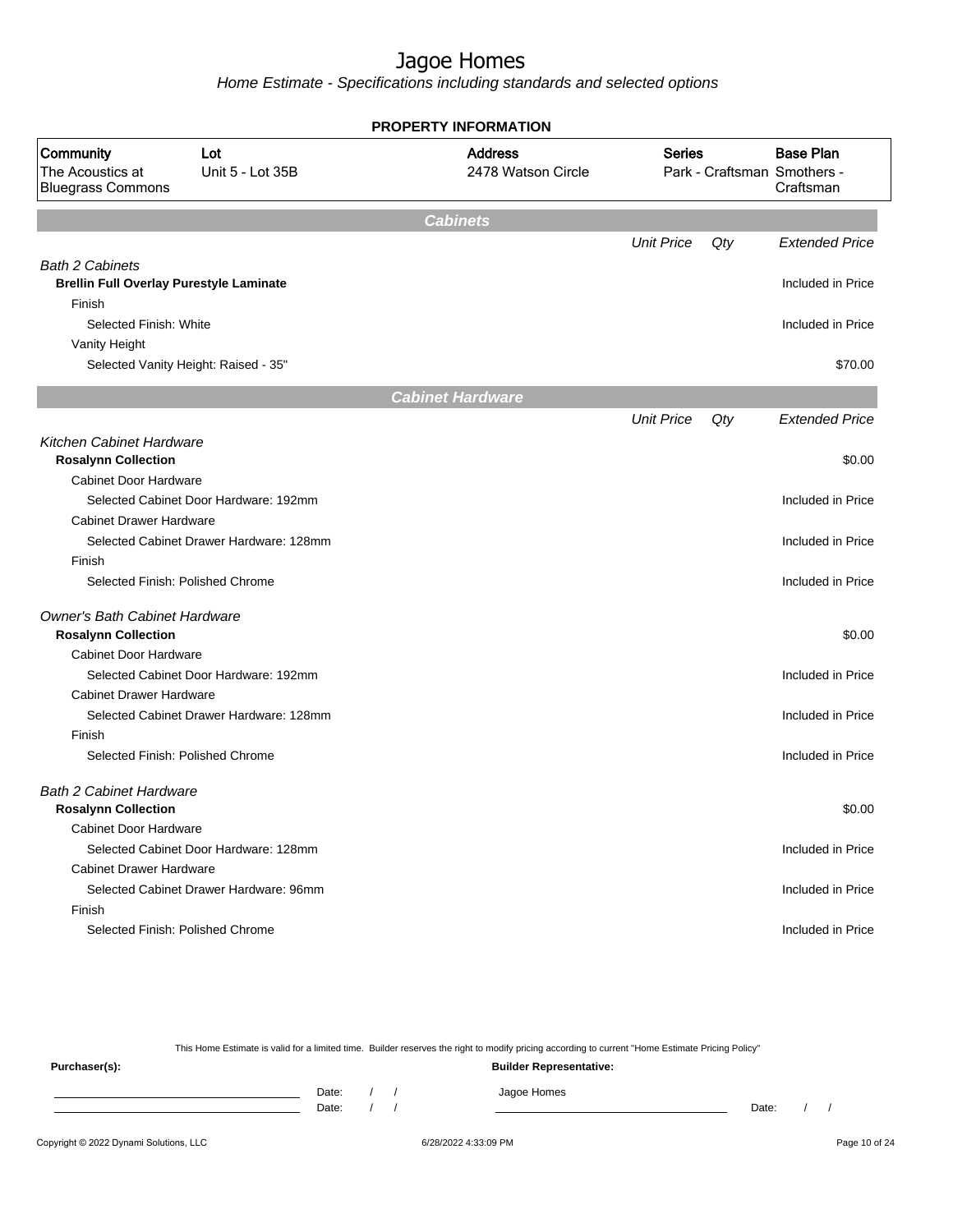Home Estimate - Specifications including standards and selected options

| <b>PROPERTY INFORMATION</b>                               |                                                                                                                                                                                                                                                                                                                                                                                                                                                                                                                                                                               |                                      |                   |     |                                                              |  |
|-----------------------------------------------------------|-------------------------------------------------------------------------------------------------------------------------------------------------------------------------------------------------------------------------------------------------------------------------------------------------------------------------------------------------------------------------------------------------------------------------------------------------------------------------------------------------------------------------------------------------------------------------------|--------------------------------------|-------------------|-----|--------------------------------------------------------------|--|
| Community<br>The Acoustics at<br><b>Bluegrass Commons</b> | Lot<br>Unit 5 - Lot 35B                                                                                                                                                                                                                                                                                                                                                                                                                                                                                                                                                       | <b>Address</b><br>2478 Watson Circle | <b>Series</b>     |     | <b>Base Plan</b><br>Park - Craftsman Smothers -<br>Craftsman |  |
|                                                           |                                                                                                                                                                                                                                                                                                                                                                                                                                                                                                                                                                               | <b>Countertops</b>                   |                   |     |                                                              |  |
|                                                           |                                                                                                                                                                                                                                                                                                                                                                                                                                                                                                                                                                               |                                      | <b>Unit Price</b> | Qty | <b>Extended Price</b>                                        |  |
| <b>Kitchen Countertops</b>                                |                                                                                                                                                                                                                                                                                                                                                                                                                                                                                                                                                                               |                                      |                   |     |                                                              |  |
| Granite   3cm Class I                                     |                                                                                                                                                                                                                                                                                                                                                                                                                                                                                                                                                                               |                                      |                   |     | \$2,260.00                                                   |  |
|                                                           | Includes Stainless Steel Undermount Double Bowl Sink and 4 in Granite splash. Included<br>splash will be removed if decorative backsplash is selected.                                                                                                                                                                                                                                                                                                                                                                                                                        |                                      |                   |     |                                                              |  |
|                                                           | Granite is not seamless and seams will be visible and can be felt.<br>Colors could vary from samples due to the nature of natural stone.                                                                                                                                                                                                                                                                                                                                                                                                                                      |                                      |                   |     |                                                              |  |
| Color                                                     |                                                                                                                                                                                                                                                                                                                                                                                                                                                                                                                                                                               |                                      |                   |     |                                                              |  |
| Selected Color: Valle Nevado                              |                                                                                                                                                                                                                                                                                                                                                                                                                                                                                                                                                                               |                                      |                   |     | Included in Price                                            |  |
| Edge Profile                                              |                                                                                                                                                                                                                                                                                                                                                                                                                                                                                                                                                                               |                                      |                   |     |                                                              |  |
|                                                           | Selected Edge Profile: Pencil Edge Top & Bottom                                                                                                                                                                                                                                                                                                                                                                                                                                                                                                                               |                                      |                   |     | Included in Price                                            |  |
|                                                           |                                                                                                                                                                                                                                                                                                                                                                                                                                                                                                                                                                               |                                      |                   |     |                                                              |  |
| Kitchen Backsplash - Tile<br><b>Mythology</b>             |                                                                                                                                                                                                                                                                                                                                                                                                                                                                                                                                                                               |                                      |                   |     | \$930.00                                                     |  |
| the Mediterranean islands.                                | Experience Mediterranean essence with the Mythology <sup><math>m</math></sup> collection – featuring<br>styles and characteristics sure to stir your soul. As dramatic as it is chic in the detailing; rich<br>natural earth tones and textures with handmade look punches<br>are the foundation of Mythology™. With curvaceous 6-inch arabesque shapes & Picket<br>Mosaic options, embody the warmth and serenity of                                                                                                                                                         |                                      |                   |     |                                                              |  |
| Ceramic                                                   |                                                                                                                                                                                                                                                                                                                                                                                                                                                                                                                                                                               |                                      |                   |     |                                                              |  |
|                                                           | Selected Ceramic: Mythology Arabesque Santorini MY90                                                                                                                                                                                                                                                                                                                                                                                                                                                                                                                          |                                      |                   |     | Included in Price                                            |  |
| <b>Grout Color</b>                                        |                                                                                                                                                                                                                                                                                                                                                                                                                                                                                                                                                                               |                                      |                   |     |                                                              |  |
|                                                           | Selected Grout Color: 02 Pewter                                                                                                                                                                                                                                                                                                                                                                                                                                                                                                                                               |                                      |                   |     | Included in Price                                            |  |
| Trim                                                      |                                                                                                                                                                                                                                                                                                                                                                                                                                                                                                                                                                               |                                      |                   |     |                                                              |  |
|                                                           | Selected Trim: Polished Chrome                                                                                                                                                                                                                                                                                                                                                                                                                                                                                                                                                |                                      |                   |     | Included in Price                                            |  |
| Owner's Bath Vanity Top                                   | <b>Cultured Marble   Double Rectangle Bowl</b>                                                                                                                                                                                                                                                                                                                                                                                                                                                                                                                                |                                      |                   |     | \$390.00                                                     |  |
| abrasive products.<br>mildew and chips.                   | Cultured Marble is Beautiful – Veining and patterns can be incorporated during the casting<br>process, creating character, depth and interest that mimics its natural counterpart.<br>Low Maintenance - Cultured marble never needs to be sealed and is easy to clean with non-<br>Durable – Cultured marble is non-porous, making it extremely tough and resistant to stains,<br>Economical – In general, cultured marble is less expensive to fabricate and install than slab<br>marble, but will increase the overall value of a home just as natural stone products will. |                                      |                   |     |                                                              |  |
| Color                                                     |                                                                                                                                                                                                                                                                                                                                                                                                                                                                                                                                                                               |                                      |                   |     |                                                              |  |
| Selected Color: Carerra Frost                             |                                                                                                                                                                                                                                                                                                                                                                                                                                                                                                                                                                               |                                      |                   |     | Included in Price                                            |  |
| Finish                                                    |                                                                                                                                                                                                                                                                                                                                                                                                                                                                                                                                                                               |                                      |                   |     |                                                              |  |
| Selected Finish: Matte                                    |                                                                                                                                                                                                                                                                                                                                                                                                                                                                                                                                                                               |                                      |                   |     | Included in Price                                            |  |

This Home Estimate is valid for a limited time. Builder reserves the right to modify pricing according to current "Home Estimate Pricing Policy" **Purchaser(s): Builder Representative:** Date: / / Jagoe Homes<br>Date: / / Jagoe Homes Date: / / Date: / /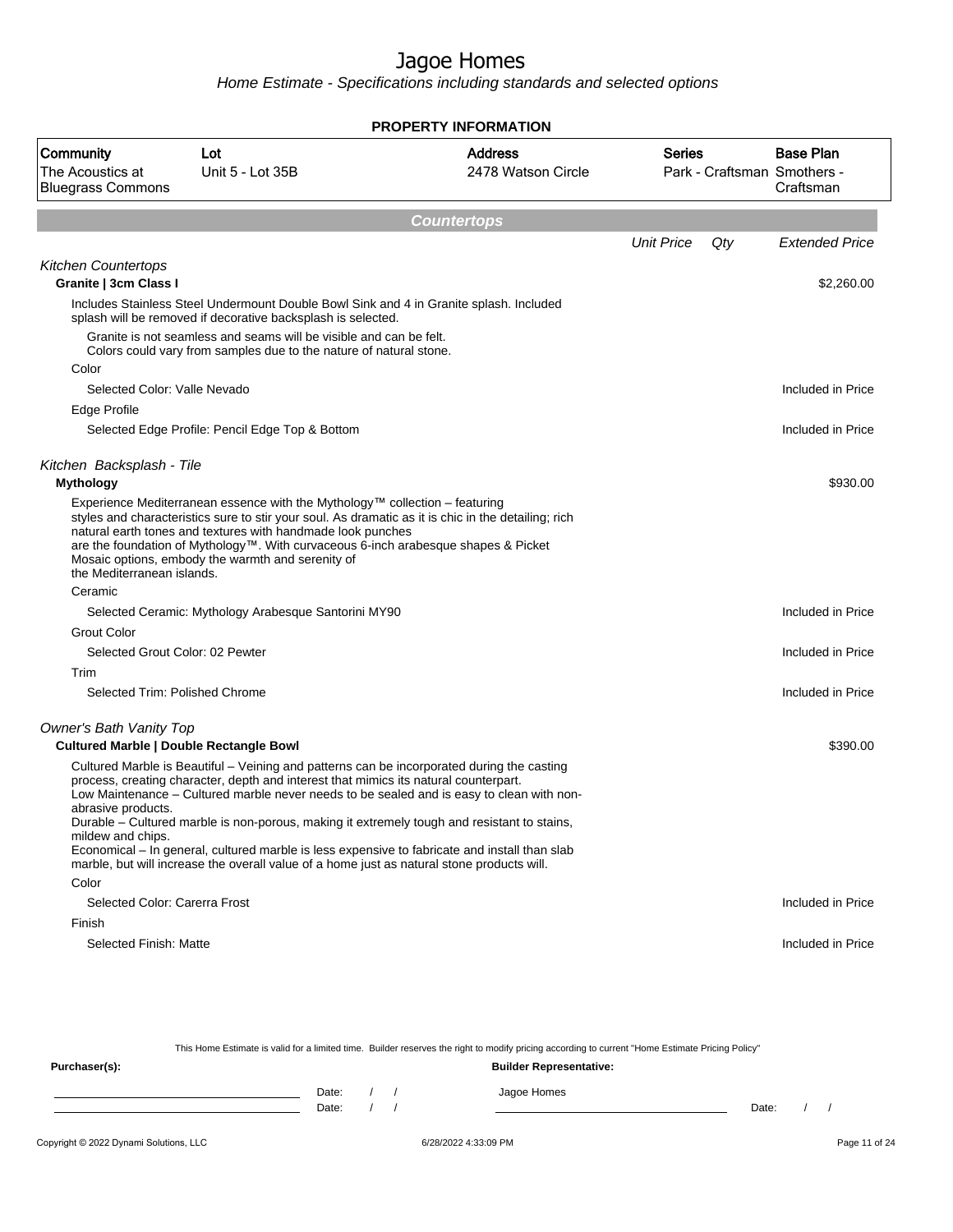|                                                                       |                                                                                               | PROPERTY INFORMATION                 |                   |     |                                                              |
|-----------------------------------------------------------------------|-----------------------------------------------------------------------------------------------|--------------------------------------|-------------------|-----|--------------------------------------------------------------|
| Community<br>The Acoustics at<br><b>Bluegrass Commons</b>             | Lot<br>Unit 5 - Lot 35B                                                                       | <b>Address</b><br>2478 Watson Circle | <b>Series</b>     |     | <b>Base Plan</b><br>Park - Craftsman Smothers -<br>Craftsman |
|                                                                       |                                                                                               | <b>Countertops</b>                   |                   |     |                                                              |
|                                                                       |                                                                                               |                                      | <b>Unit Price</b> | Qty | <b>Extended Price</b>                                        |
| Bath 2 Vanity Top<br><b>Cultured Marble   Rectangle Bowl</b><br>Color |                                                                                               |                                      |                   |     | \$165.00                                                     |
| Selected Color: Carerra Frost<br>Finish                               |                                                                                               |                                      |                   |     | Included in Price                                            |
| Selected Finish: Matte                                                |                                                                                               |                                      |                   |     | Included in Price                                            |
|                                                                       |                                                                                               | <b>Mirrors</b>                       |                   |     |                                                              |
|                                                                       |                                                                                               |                                      | <b>Unit Price</b> | Qty | <b>Extended Price</b>                                        |
| <b>Owner's Bath Mirrors</b><br>Beveled Edge Mirror(s)   Per Base Plan |                                                                                               |                                      |                   |     | Included in Price                                            |
| Bath 2 Mirror<br>Beveled Edge Mirror(s)   Per Base Plan               |                                                                                               |                                      |                   |     | Included in Price                                            |
|                                                                       |                                                                                               | <b>Appliances</b>                    |                   |     |                                                              |
|                                                                       |                                                                                               |                                      | <b>Unit Price</b> | Qty | <b>Extended Price</b>                                        |
| Kitchen Range                                                         |                                                                                               |                                      |                   |     |                                                              |
| Finish                                                                | Range - Gas - Free Standing Continuous Grates                                                 |                                      |                   |     | \$240.00                                                     |
|                                                                       | Selected Finish: Stainless Steel - JGBS66REKSS                                                |                                      |                   |     | \$150.00                                                     |
| Kitchen Microwave or Microwave Hood                                   |                                                                                               |                                      |                   |     |                                                              |
| <b>Microwave - Stainless Steel</b>                                    |                                                                                               |                                      |                   |     | \$80.00                                                      |
|                                                                       | GE® 1.6 CU. FT. OVER-THE-RANGE MICROWAVE OVEN                                                 |                                      |                   |     |                                                              |
|                                                                       | Technical Specification: APPROXIMATE DIMENSIONS (HxWxD)<br>16 1/8 H x 29 7/8 W x 15 9/16 D in |                                      |                   |     |                                                              |
| Finish                                                                |                                                                                               |                                      |                   |     |                                                              |
|                                                                       | Selected Finish: Stainless Steel - JVM3160RFSS                                                |                                      |                   |     | Included in Price                                            |
| Kitchen Dishwasher                                                    |                                                                                               |                                      |                   |     |                                                              |
|                                                                       | Dishwasher - Front Control - Stainless Steel                                                  |                                      |                   |     | \$60.00                                                      |
| CYCLE & DRY BOOST                                                     | GE® FRONT CONTROL WITH PLASTIC INTERIOR DISHWASHER WITH SANITIZE                              |                                      |                   |     |                                                              |
|                                                                       | Technical Specification: APPROXIMATE DIMENSIONS (HxWxD)<br>33 3/8 H x 23 3/4 W x 24 D in      |                                      |                   |     |                                                              |
| Finish                                                                |                                                                                               |                                      |                   |     |                                                              |
|                                                                       | Selected Finish: GDF535PSRSS                                                                  |                                      |                   |     | Included in Price                                            |

| This Home Estimate is valid for a limited time. Builder reserves the right to modify pricing according to current "Home Estimate Pricing Policy" |       |  |  |  |                                |       |  |  |
|--------------------------------------------------------------------------------------------------------------------------------------------------|-------|--|--|--|--------------------------------|-------|--|--|
| Purchaser(s):                                                                                                                                    |       |  |  |  | <b>Builder Representative:</b> |       |  |  |
|                                                                                                                                                  | Date: |  |  |  | Jagoe Homes                    |       |  |  |
|                                                                                                                                                  | Date: |  |  |  |                                | Date: |  |  |
|                                                                                                                                                  |       |  |  |  |                                |       |  |  |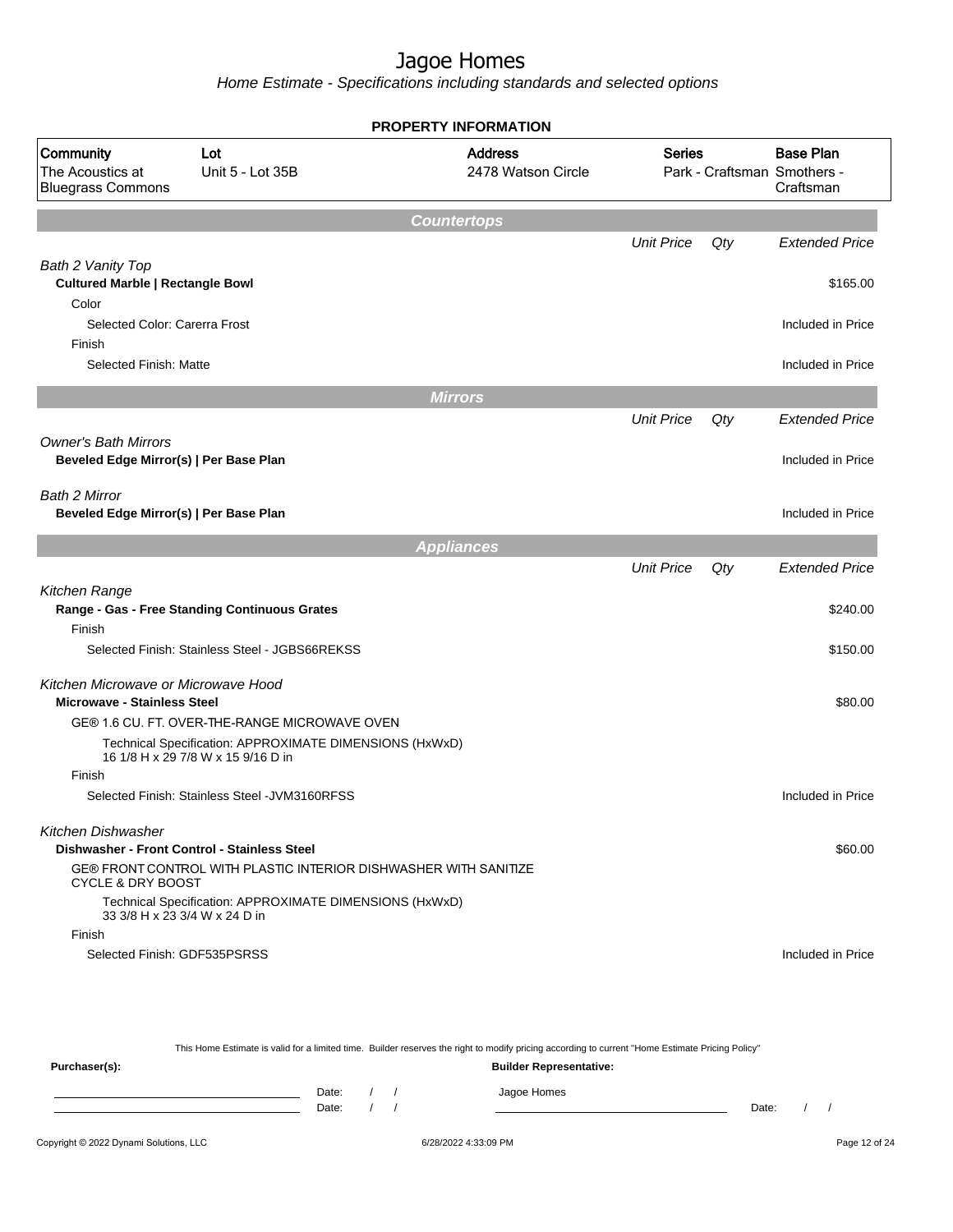Home Estimate - Specifications including standards and selected options

|                                                           |                                                                                    | <b>PROPERTY INFORMATION</b>          |                   |     |                                                              |
|-----------------------------------------------------------|------------------------------------------------------------------------------------|--------------------------------------|-------------------|-----|--------------------------------------------------------------|
| Community<br>The Acoustics at<br><b>Bluegrass Commons</b> | Lot<br>Unit 5 - Lot 35B                                                            | <b>Address</b><br>2478 Watson Circle | <b>Series</b>     |     | <b>Base Plan</b><br>Park - Craftsman Smothers -<br>Craftsman |
|                                                           |                                                                                    | <b>Appliances</b>                    |                   |     |                                                              |
|                                                           |                                                                                    |                                      | <b>Unit Price</b> | Qty | <b>Extended Price</b>                                        |
| Refrigerator                                              |                                                                                    |                                      |                   |     |                                                              |
|                                                           | Refrigerator - Side by Side w/ Ice & Water on Door                                 |                                      |                   |     | Included in Price                                            |
| Finish                                                    |                                                                                    |                                      |                   |     |                                                              |
|                                                           | Selected Finish: Stainless Steel - GSS25GYPFS                                      |                                      |                   |     | \$165.00                                                     |
|                                                           |                                                                                    | <b>Plumbing</b>                      |                   |     |                                                              |
|                                                           |                                                                                    |                                      | <b>Unit Price</b> | Qty | <b>Extended Price</b>                                        |
| <b>Owners Bath Fixtures</b>                               |                                                                                    |                                      |                   |     |                                                              |
| <b>Bath Fixture Color</b>                                 |                                                                                    |                                      |                   |     | Included in Price                                            |
| Color                                                     |                                                                                    |                                      |                   |     |                                                              |
| Selected Color: White                                     |                                                                                    |                                      |                   |     | Included in Price                                            |
|                                                           |                                                                                    |                                      |                   |     |                                                              |
| <b>Owners Bath Vanity</b><br>60" Double Bowl              |                                                                                    |                                      |                   |     | \$1,560.00                                                   |
|                                                           |                                                                                    |                                      |                   |     |                                                              |
| <b>Owners Lavatory Faucet</b>                             |                                                                                    |                                      |                   |     |                                                              |
| <b>Delta Ashlyn Collection</b>                            |                                                                                    |                                      |                   | 2   | Included in Price                                            |
| Finish                                                    |                                                                                    |                                      |                   |     |                                                              |
| Selected Finish: Chrome                                   |                                                                                    |                                      |                   |     | Included in Price                                            |
| Spread                                                    |                                                                                    |                                      |                   |     |                                                              |
|                                                           | Selected Spread: 2564   4" Spread                                                  |                                      |                   |     | Included in Price                                            |
| <b>Owners Tub/Shower or Shower Stall</b>                  |                                                                                    |                                      |                   |     |                                                              |
|                                                           | 60" Fiberglass Shower Stall   Shower Door                                          |                                      |                   |     | Included in Price                                            |
| accomodate shower.                                        | Semi Frameless Chrome Shower Door with Clear Glass Included Plan may be revised to |                                      |                   |     |                                                              |
| <b>Glass Pattern</b>                                      |                                                                                    |                                      |                   |     |                                                              |
| Selected Glass Pattern: Clear                             |                                                                                    |                                      |                   |     | Included in Price                                            |
| Shower Door                                               |                                                                                    |                                      |                   |     |                                                              |
|                                                           | Selected Shower Door: Semi Frameless Slider                                        |                                      |                   |     | Included in Price                                            |
| <b>Shower Door Finish</b>                                 |                                                                                    |                                      |                   |     |                                                              |
|                                                           | Selected Shower Door Finish: Chrome                                                |                                      |                   |     | Included in Price                                            |
| <b>Owners Bath Commode</b>                                |                                                                                    |                                      |                   |     |                                                              |
| <b>Hymont/Elongated Commode</b>                           |                                                                                    |                                      |                   |     | \$195.00                                                     |
| Hymont is approx. 17" tall                                |                                                                                    |                                      |                   |     |                                                              |

This Home Estimate is valid for a limited time. Builder reserves the right to modify pricing according to current "Home Estimate Pricing Policy" **Purchaser(s): Builder Representative:** Date: / / Jagoe Homes<br>Date: / / Jagoe Homes Date: / / Date: / /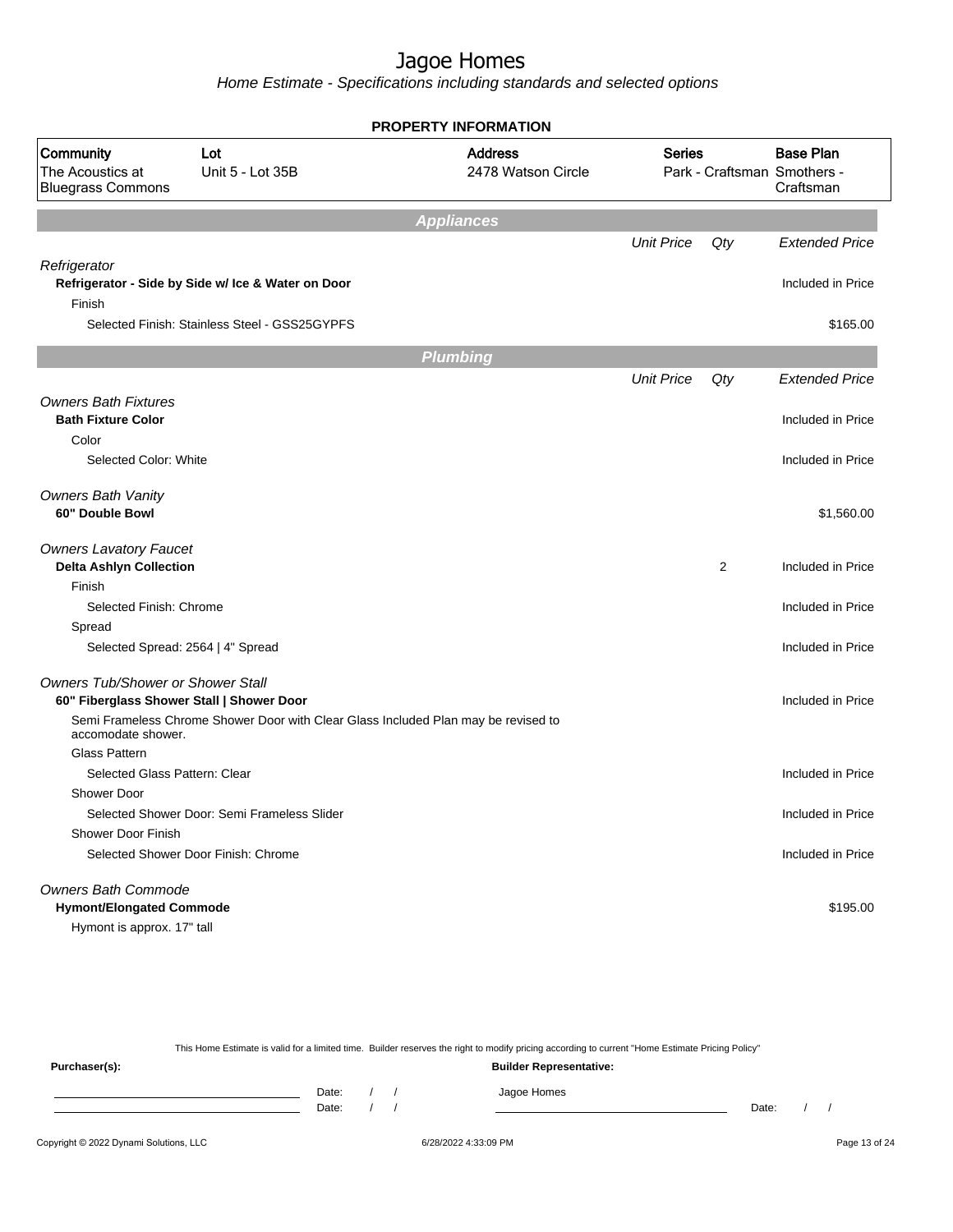Home Estimate - Specifications including standards and selected options

|                                                                                                      | <b>PROPERTY INFORMATION</b>                                                           |                                      |                   |     |                                                              |  |  |  |
|------------------------------------------------------------------------------------------------------|---------------------------------------------------------------------------------------|--------------------------------------|-------------------|-----|--------------------------------------------------------------|--|--|--|
| Community<br>The Acoustics at<br><b>Bluegrass Commons</b>                                            | Lot<br>Unit 5 - Lot 35B                                                               | <b>Address</b><br>2478 Watson Circle | <b>Series</b>     |     | <b>Base Plan</b><br>Park - Craftsman Smothers -<br>Craftsman |  |  |  |
|                                                                                                      |                                                                                       | <b>Plumbing</b>                      |                   |     |                                                              |  |  |  |
|                                                                                                      |                                                                                       |                                      | <b>Unit Price</b> | Qty | <b>Extended Price</b>                                        |  |  |  |
| <b>Owners Bath Accessories</b><br>Sage Robe Hooks (Qty 2) & Paper Holder                             | Hooks to be hung 67" above Finished Floor unless customer selects different location. |                                      |                   |     | Included in Price                                            |  |  |  |
| Finish                                                                                               |                                                                                       |                                      |                   |     |                                                              |  |  |  |
| Selected Finish: Chrome                                                                              |                                                                                       |                                      |                   |     | Included in Price                                            |  |  |  |
| <b>Owner's Bath Shower Stall Faucet</b><br>Delta Ashlyn Shower Stall Faucet T14264<br>Model # T14264 |                                                                                       |                                      |                   |     | Included in Price                                            |  |  |  |
| Finish                                                                                               |                                                                                       |                                      |                   |     |                                                              |  |  |  |
| Selected Finish: Chrome                                                                              |                                                                                       |                                      |                   |     | Included in Price                                            |  |  |  |
| <b>Bath 2 Fixture Color Package</b><br><b>Bath Fixture Color</b>                                     |                                                                                       |                                      |                   |     | Included in Price                                            |  |  |  |
| Color<br>Selected Color: White                                                                       |                                                                                       |                                      |                   |     | Included in Price                                            |  |  |  |
| <b>Bath 2 Commode</b><br><b>Hymont/Elongated Commode</b><br>Hymont is approx. 17" tall               |                                                                                       |                                      |                   |     | \$195.00                                                     |  |  |  |
| <b>Bath 2 Lavatory Faucet</b>                                                                        |                                                                                       |                                      |                   |     |                                                              |  |  |  |
| <b>Delta Ashlyn Collection</b><br>Finish                                                             |                                                                                       |                                      |                   |     | Included in Price                                            |  |  |  |
| Selected Finish: Chrome                                                                              |                                                                                       |                                      |                   |     | Included in Price                                            |  |  |  |
| Spread                                                                                               |                                                                                       |                                      |                   |     |                                                              |  |  |  |
| Selected Spread: 2564   4" Spread                                                                    |                                                                                       |                                      |                   |     | Included in Price                                            |  |  |  |
| Bath 2 Towel Bar & Paper Holder<br><b>Chrome Towel Bar &amp; Paper Holder</b>                        |                                                                                       |                                      |                   |     | Included in Price                                            |  |  |  |
| Bath 2 Tub/Shower or Shower Stall<br>60" Fiberglass Tub/Shower                                       |                                                                                       |                                      |                   |     | Included in Price                                            |  |  |  |
| Bath 2 Tub/Shower Faucet<br>Delta Ashlyn Tub/Shower Faucet T14464<br>Finish                          |                                                                                       |                                      |                   |     | Included in Price                                            |  |  |  |
| Selected Finish: Chrome                                                                              |                                                                                       |                                      |                   |     | Included in Price                                            |  |  |  |

This Home Estimate is valid for a limited time. Builder reserves the right to modify pricing according to current "Home Estimate Pricing Policy" **Purchaser(s): Builder Representative:** Date: / / Jagoe Homes<br>Date: / / Jagoe Homes Date: / / Date: / /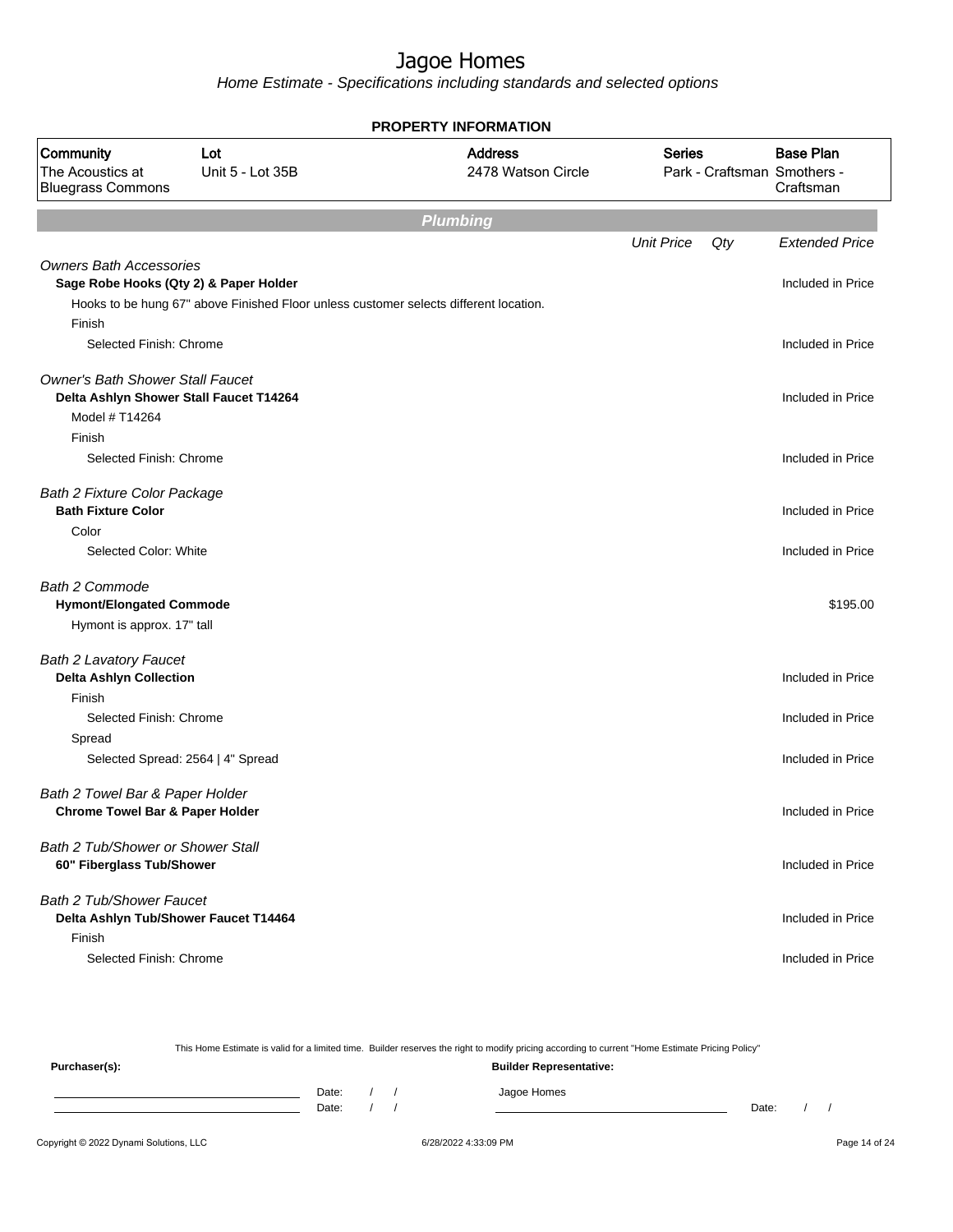Home Estimate - Specifications including standards and selected options

|                                                                                    |                                                                            | <b>PROPERTY INFORMATION</b>                                                                                                                      |                   |     |                                                              |
|------------------------------------------------------------------------------------|----------------------------------------------------------------------------|--------------------------------------------------------------------------------------------------------------------------------------------------|-------------------|-----|--------------------------------------------------------------|
| Community<br>The Acoustics at<br><b>Bluegrass Commons</b>                          | Lot<br>Unit 5 - Lot 35B                                                    | <b>Address</b><br>2478 Watson Circle                                                                                                             | <b>Series</b>     |     | <b>Base Plan</b><br>Park - Craftsman Smothers -<br>Craftsman |
|                                                                                    |                                                                            | <b>Plumbing</b>                                                                                                                                  |                   |     |                                                              |
|                                                                                    |                                                                            |                                                                                                                                                  | <b>Unit Price</b> | Qty | <b>Extended Price</b>                                        |
| <b>Kitchen Sink</b><br>Sink 9 1/2" Deep<br>Color                                   | Blanco Precis Undermount Sink - Super Single Bowl w/Chrome Disposal Flange |                                                                                                                                                  |                   |     | \$680.00                                                     |
|                                                                                    | Selected Color: Metallic Gray 440148                                       |                                                                                                                                                  |                   |     | Included in Price                                            |
| <b>Kitchen Sink Faucet</b><br>Finish                                               | Kitchen Sink Faucet - Delta Leland Single Handle Pull Down #9178           |                                                                                                                                                  |                   |     | \$440.00                                                     |
| Selected Finish: Chrome                                                            |                                                                            |                                                                                                                                                  |                   |     | Included in Price                                            |
| Kitchen Garbage Disposal<br>Garbage Disposal 1/3 hp                                |                                                                            |                                                                                                                                                  |                   |     | Included in Price                                            |
| Kitchen Ice Maker Water Line<br><b>Ice Maker Water Line</b>                        |                                                                            |                                                                                                                                                  |                   |     | Included in Price                                            |
| Kitchen Gas Line for Range<br>Existing 220v outlet remains.                        | Gas Line for Range, Includes 110-Volt Outlet                               |                                                                                                                                                  |                   |     | \$1,060.00                                                   |
| <b>Entire Home Water Heater</b><br><b>Tankless Water Heater</b>                    |                                                                            |                                                                                                                                                  |                   |     | Included in Price                                            |
| Entire Home Main Water Shutoff Valve<br><b>Main Water Shutoff Valve</b>            |                                                                            |                                                                                                                                                  |                   |     | Included in Price                                            |
| <b>Entire Home Plumbing Supply Pipes</b>                                           | <b>Plumbing Pipes: Water Continuous PEX Piping</b>                         |                                                                                                                                                  |                   |     | Included in Price                                            |
| Entire Home Plumbing Waste & Vent Lines<br><b>Plumbing Drains and Vents PVC</b>    |                                                                            |                                                                                                                                                  |                   |     | Included in Price                                            |
| Entire Home Secondary Shut-Off Valves<br>Secondary Shut-Off Valves at each fixture |                                                                            |                                                                                                                                                  |                   |     | Included in Price                                            |
| <b>Exterior Plumbing Sewer Lines</b>                                               | Plumbing Pipes: Exterior Sewer Lines PVC Schedule 40                       |                                                                                                                                                  |                   |     | Included in Price                                            |
| <b>Exterior Sillcocks</b><br><b>Outside Faucets Frost Proof (Per Plan)</b>         |                                                                            |                                                                                                                                                  |                   |     | Included in Price                                            |
|                                                                                    |                                                                            | This Home Estimate is valid for a limited time. Builder reserves the right to modify pricing according to current "Home Estimate Pricing Policy" |                   |     |                                                              |

**Purchaser(s): Builder Representative:** Date: / / Jagoe Homes<br>Date: / / Jagoe Homes Date: / / Date: / /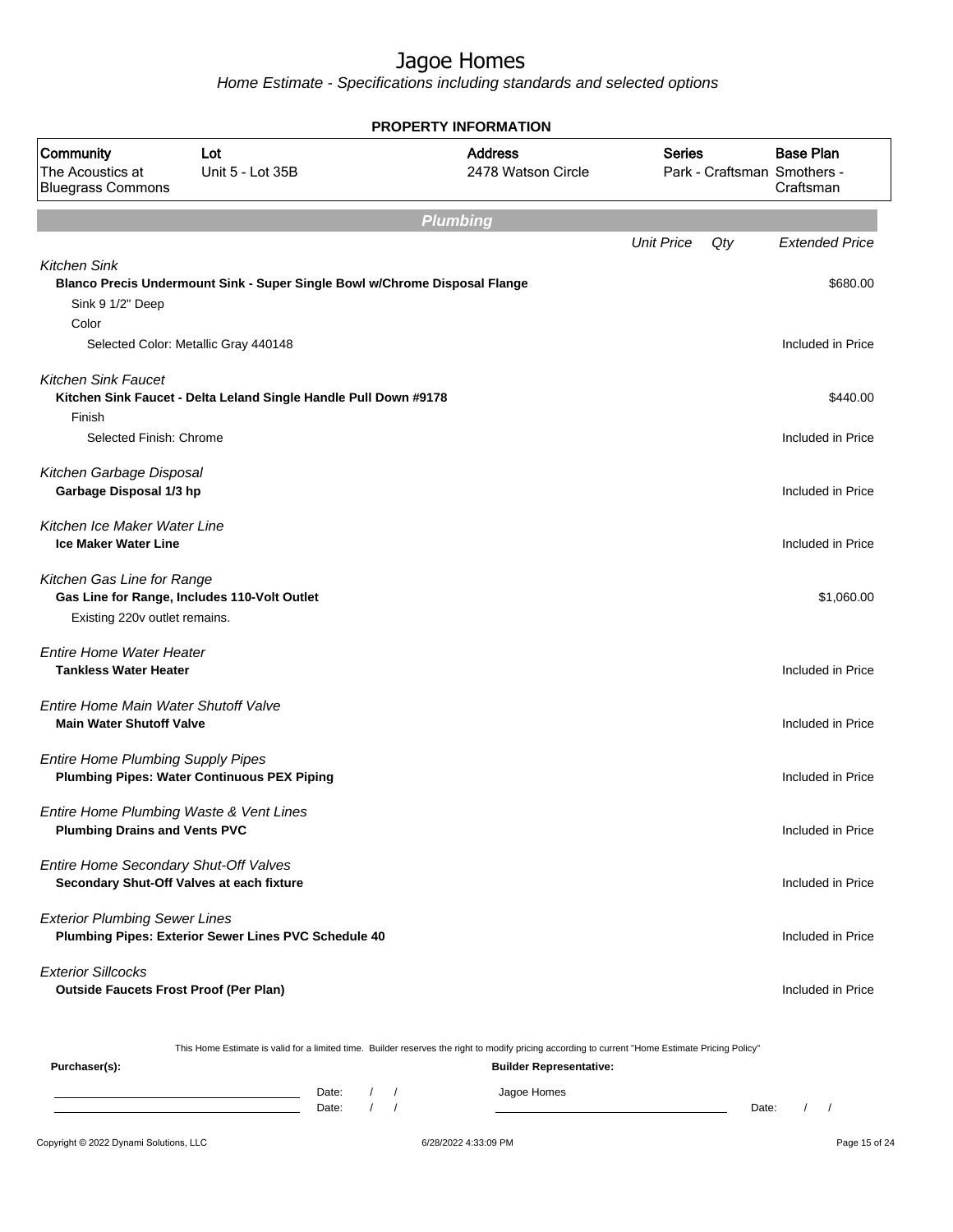Home Estimate - Specifications including standards and selected options

|                                                                      | <b>PROPERTY INFORMATION</b>                           |                                                                                              |                   |     |                                                              |  |  |  |  |
|----------------------------------------------------------------------|-------------------------------------------------------|----------------------------------------------------------------------------------------------|-------------------|-----|--------------------------------------------------------------|--|--|--|--|
| Community<br>The Acoustics at<br><b>Bluegrass Commons</b>            | Lot<br>Unit 5 - Lot 35B                               | <b>Address</b><br>2478 Watson Circle                                                         | <b>Series</b>     |     | <b>Base Plan</b><br>Park - Craftsman Smothers -<br>Craftsman |  |  |  |  |
|                                                                      |                                                       | <b>Electrical</b>                                                                            |                   |     |                                                              |  |  |  |  |
|                                                                      |                                                       |                                                                                              | <b>Unit Price</b> | Qty | <b>Extended Price</b>                                        |  |  |  |  |
| Front Porch LED Downlighting                                         |                                                       |                                                                                              |                   |     |                                                              |  |  |  |  |
| Kichler LED Downlighting, (Per Plan)                                 |                                                       |                                                                                              |                   |     | Included in Price                                            |  |  |  |  |
| Kichler #43870 - Textured White.<br>3000K<br><b>HORIZON II</b>       |                                                       |                                                                                              |                   |     |                                                              |  |  |  |  |
| Height 1.25"<br>Width 6.25"                                          |                                                       |                                                                                              |                   |     |                                                              |  |  |  |  |
| Front Porch Ceiling Fan<br>Weatherproof 42" Ceiling Fan Only         |                                                       |                                                                                              |                   |     | Included in Price                                            |  |  |  |  |
| Quorum 143425-44                                                     |                                                       |                                                                                              |                   |     |                                                              |  |  |  |  |
| Color                                                                |                                                       |                                                                                              |                   |     |                                                              |  |  |  |  |
| Selected Color: Toasted Sienna                                       |                                                       |                                                                                              |                   |     | Included in Price                                            |  |  |  |  |
| Foyer Light(s)                                                       | Kichler LED Downlighting (1) ILO Standard Flush Mount |                                                                                              |                   |     | \$75.00                                                      |  |  |  |  |
| Back Hall Light(s)                                                   | Kichler LED Downlighting (1) ILO Standard Flush Mount |                                                                                              |                   |     | \$75.00                                                      |  |  |  |  |
| Family Room LED Downlighting<br>Kichler LED Downlighting, (Per Plan) |                                                       |                                                                                              |                   |     | Included in Price                                            |  |  |  |  |
| Kichler #43870 - Textured White.<br>3000K<br><b>HORIZON II</b>       |                                                       |                                                                                              |                   |     |                                                              |  |  |  |  |
| Height 1.25"<br>Width 6.25"                                          |                                                       |                                                                                              |                   |     |                                                              |  |  |  |  |
| Kitchen LED Downlighting<br>Kichler LED Downlighting, (Per Plan)     |                                                       |                                                                                              |                   |     | Included in Price                                            |  |  |  |  |
| Kichler #43870 - Textured White.<br>3000K<br><b>HORIZON II</b>       |                                                       |                                                                                              |                   |     |                                                              |  |  |  |  |
| Height 1.25"<br>Width 6.25"                                          |                                                       |                                                                                              |                   |     |                                                              |  |  |  |  |
| Kitchen Under Cabinet Light<br>Under Cabinet Lighting Package, qty 2 |                                                       |                                                                                              |                   |     | Included in Price                                            |  |  |  |  |
| cabinets in the kitchen.                                             |                                                       | Includes under cabinet lighting package to be installed in predetermined location under wall |                   |     |                                                              |  |  |  |  |
|                                                                      | This includes (2) under counter lights.               |                                                                                              |                   |     |                                                              |  |  |  |  |
|                                                                      |                                                       |                                                                                              |                   |     |                                                              |  |  |  |  |
|                                                                      |                                                       |                                                                                              |                   |     |                                                              |  |  |  |  |
|                                                                      |                                                       |                                                                                              |                   |     |                                                              |  |  |  |  |

This Home Estimate is valid for a limited time. Builder reserves the right to modify pricing according to current "Home Estimate Pricing Policy"

| Purchaser(s): |                  |  | <b>Builder Representative:</b> |       |  |
|---------------|------------------|--|--------------------------------|-------|--|
|               | Date: /<br>Date: |  | Jagoe Homes                    | Date: |  |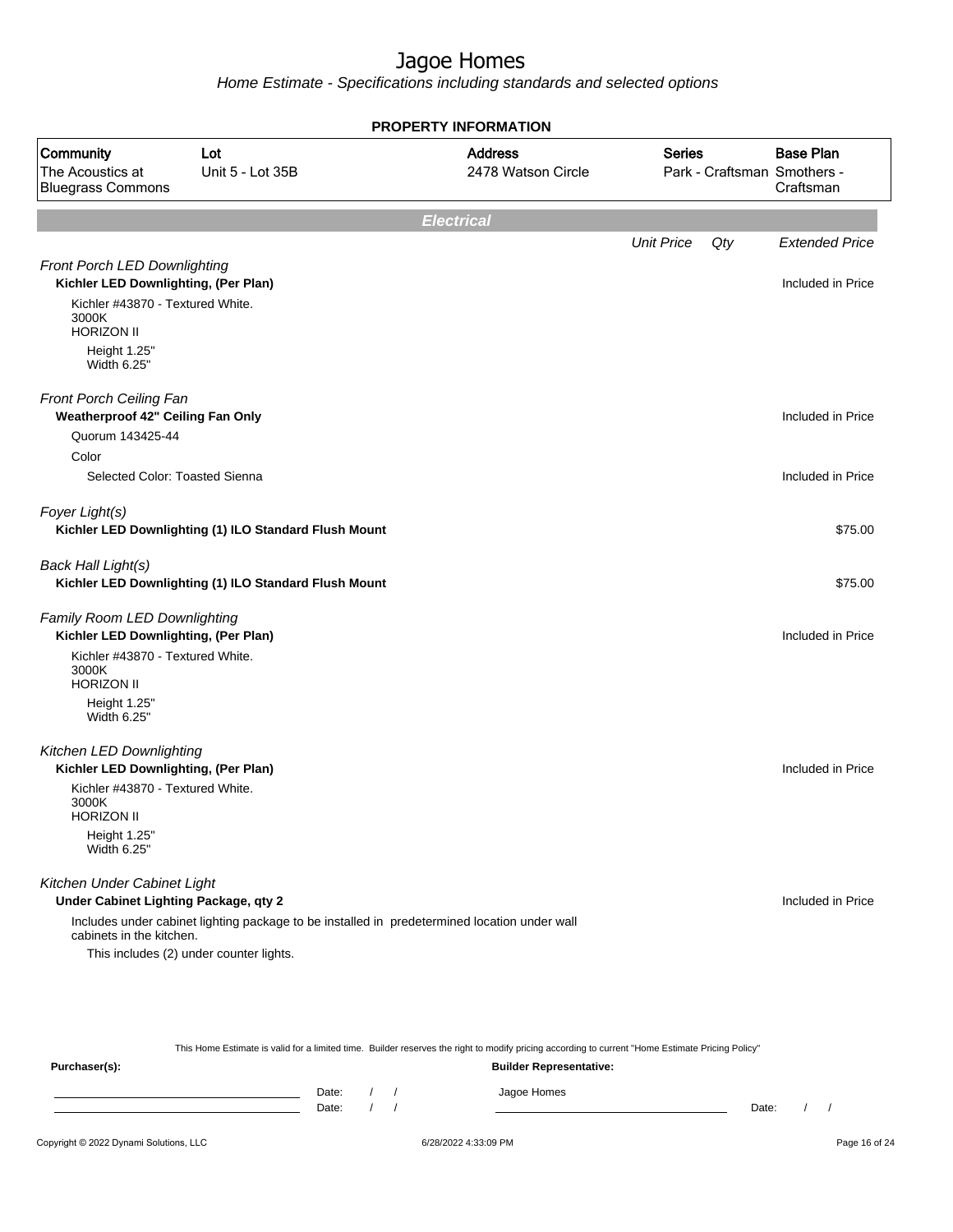Home Estimate - Specifications including standards and selected options

|                                                                                               |                                                                                         | <b>PROPERTY INFORMATION</b>                                                       |                   |     |                                                              |
|-----------------------------------------------------------------------------------------------|-----------------------------------------------------------------------------------------|-----------------------------------------------------------------------------------|-------------------|-----|--------------------------------------------------------------|
| Community<br>The Acoustics at<br><b>Bluegrass Commons</b>                                     | Lot<br>Unit 5 - Lot 35B                                                                 | <b>Address</b><br>2478 Watson Circle                                              | <b>Series</b>     |     | <b>Base Plan</b><br>Park - Craftsman Smothers -<br>Craftsman |
|                                                                                               |                                                                                         | <b>Electrical</b>                                                                 |                   |     |                                                              |
|                                                                                               |                                                                                         |                                                                                   | <b>Unit Price</b> | Qty | <b>Extended Price</b>                                        |
| <b>Kitchen GFI Outlet</b><br>Interior GFI Outlet(s)                                           |                                                                                         |                                                                                   |                   |     | Included in Price                                            |
| Kitchen Range Receptacle<br>Range 220 Volt Receptacle                                         |                                                                                         |                                                                                   |                   |     | Included in Price                                            |
| <b>Dining LED Downlighting</b><br>Kichler LED Downlighting, (Per Plan)                        |                                                                                         |                                                                                   |                   |     | Included in Price                                            |
| Kichler #43870 - Textured White.<br>3000K<br><b>HORIZON II</b><br>Height 1.25"<br>Width 6.25" |                                                                                         |                                                                                   |                   |     |                                                              |
| <b>Laundry Ceiling Light</b>                                                                  | Satco - 9" Square Flush Mount, 18.5 Watt/LED w/Switch                                   |                                                                                   |                   |     | Included in Price                                            |
| Laundry Dryer Receptacle<br>Dryer 220 Volt Receptacle                                         |                                                                                         |                                                                                   |                   |     | Included in Price                                            |
| <b>Owner's Suite Ceiling Light</b><br>For Future Ceiling Fan or Light, Capped off             |                                                                                         | Kichler LED Downlighting (4) ILO Standard Bedroom Flush Mount Light, Brace & Wire |                   |     | \$390.00                                                     |
| Owners Suite   Brace and Wire   Existing Light                                                | <b>Custom Option (Approved) Dynami Error. Disregard</b>                                 |                                                                                   |                   |     | \$0.00                                                       |
| Owner's Closet Light(s)                                                                       | Satco - 9" Square Flush Mount, 18.5 Watt/LED w/Switch                                   |                                                                                   |                   |     | Included in Price                                            |
| <b>Owner's Bath Vanity Light</b><br>Shailene   3 Light   21"   45574   Qty 2                  | The straight lines and up-sized satin etched glass of this bath light from the Shailene |                                                                                   |                   |     | \$270.00                                                     |
| Finish                                                                                        | Collection create the perfect casual look for the updated urban lifestyle.              |                                                                                   |                   |     |                                                              |
| Selected Finish: Chrome                                                                       |                                                                                         |                                                                                   |                   |     | Included in Price                                            |
| Owner's Bath Shower or Tub/Shower Light<br>Tub/Shower Light Fixture w/ Switch                 |                                                                                         |                                                                                   |                   |     | Included in Price                                            |
| Owner's Bath Exhaust Fan or Fan/Light<br>Bath Exhaust Fan, Fan Only                           |                                                                                         |                                                                                   |                   |     | Included in Price                                            |

This Home Estimate is valid for a limited time. Builder reserves the right to modify pricing according to current "Home Estimate Pricing Policy"

| Purchaser(s): |                |  | <b>Builder Representative:</b> |       |  |
|---------------|----------------|--|--------------------------------|-------|--|
|               | Date:<br>Date: |  | Jagoe Homes                    | Date: |  |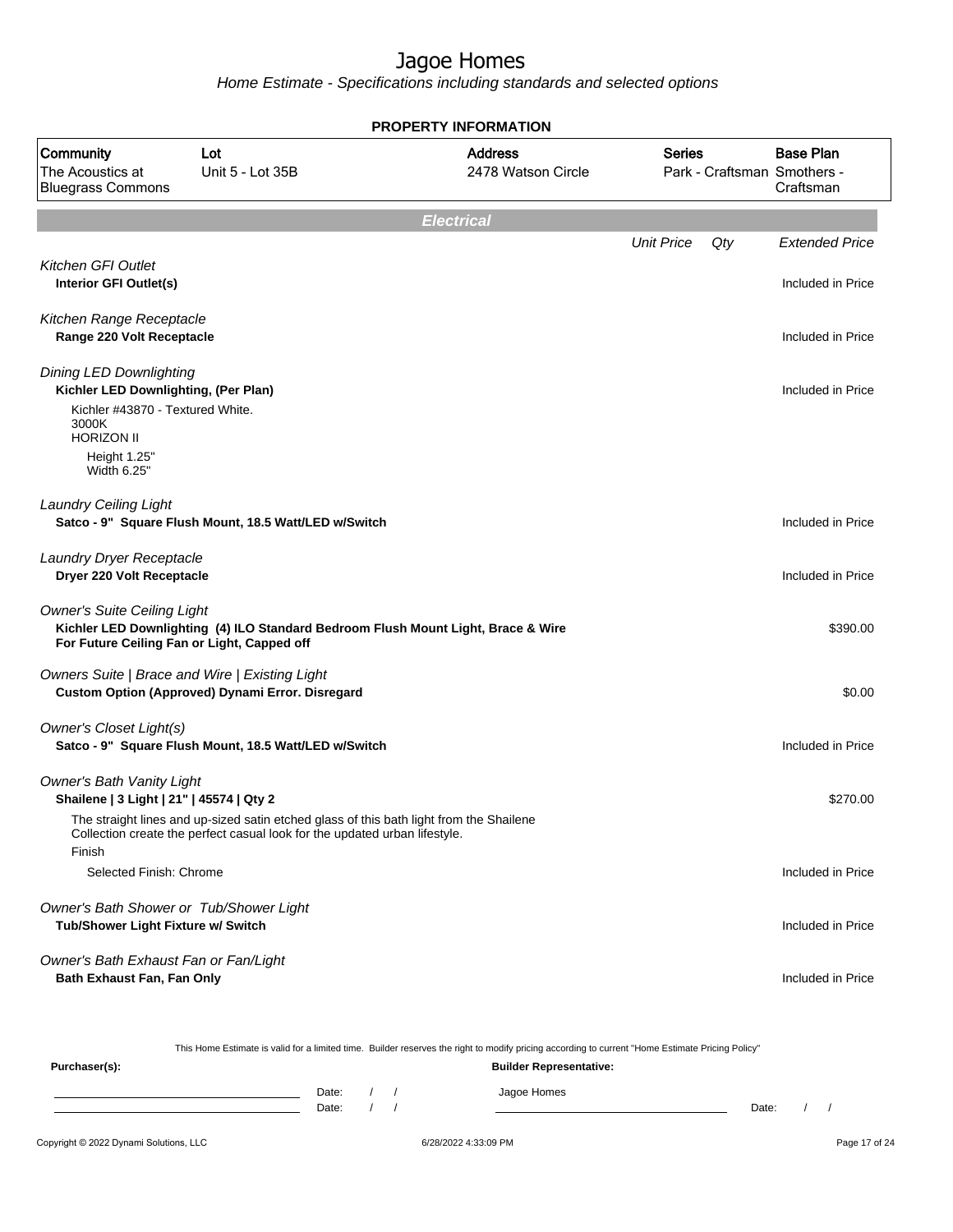Home Estimate - Specifications including standards and selected options

|                                                                        |                                                                                                                                                                       | <b>PROPERTY INFORMATION</b>                                                               |                   |     |                                                              |
|------------------------------------------------------------------------|-----------------------------------------------------------------------------------------------------------------------------------------------------------------------|-------------------------------------------------------------------------------------------|-------------------|-----|--------------------------------------------------------------|
| Community<br>The Acoustics at<br><b>Bluegrass Commons</b>              | Lot<br>Unit 5 - Lot 35B                                                                                                                                               | <b>Address</b><br>2478 Watson Circle                                                      | <b>Series</b>     |     | <b>Base Plan</b><br>Park - Craftsman Smothers -<br>Craftsman |
|                                                                        |                                                                                                                                                                       | <b>Electrical</b>                                                                         |                   |     |                                                              |
|                                                                        |                                                                                                                                                                       |                                                                                           | <b>Unit Price</b> | Qty | <b>Extended Price</b>                                        |
| <b>Owner's Bath GFI Outlet</b><br><b>GFI Interior Outlet(s)</b>        |                                                                                                                                                                       |                                                                                           |                   |     | Included in Price                                            |
| <b>Bedroom 2 Ceiling Light</b><br>Flush Mount Light   3 Bulb<br>Finish |                                                                                                                                                                       |                                                                                           |                   |     | Included in Price                                            |
| Selected Finish: Brushed Nickel                                        |                                                                                                                                                                       |                                                                                           |                   |     | Included in Price                                            |
|                                                                        | Bedroom 2 Braced and Wired for Future Ceiling Fan at Existing Ceiling Light<br>Braced and Wired for Future Ceiling Fan at Existing Ceiling Light                      |                                                                                           |                   |     | Included in Price                                            |
| <b>Bath 2 Vanity Light</b><br>Shailene   4 Lite   29 1/2"   45575      |                                                                                                                                                                       |                                                                                           |                   |     | \$140.00                                                     |
| Finish                                                                 | The straight lines and up-sized satin etched glass of this bath light from the Shailene<br>Collection create the perfect casual look for the updated urban lifestyle. |                                                                                           |                   |     |                                                              |
| Selected Finish: Chrome                                                |                                                                                                                                                                       |                                                                                           |                   |     | Included in Price                                            |
| <b>Bath 2 Additional Tub/Shower Light</b>                              | Additional Tub/Shower Light Fixture w/ Switch                                                                                                                         |                                                                                           |                   |     | \$240.00                                                     |
|                                                                        |                                                                                                                                                                       | Includes one tub/shower special recessed light fixture with switch in choice of bathroom. |                   |     |                                                              |
|                                                                        | Technical Specification: Buyer must indicate choice of bath.                                                                                                          |                                                                                           |                   |     |                                                              |
| Bath 2 Exhaust Fan or Fan/Light<br>Bath Exhaust Fan, Fan Only          |                                                                                                                                                                       |                                                                                           |                   |     | Included in Price                                            |
| <b>Bath 2 GFI Outlet</b><br>Interior GFI Outlet(s)                     |                                                                                                                                                                       |                                                                                           |                   |     | Included in Price                                            |
| Garage Ceiling Light(s)<br>Keyless (2)                                 |                                                                                                                                                                       |                                                                                           |                   |     | Included in Price                                            |
| Garage Opener<br><b>Garage Door Opener Pre-Wire</b>                    |                                                                                                                                                                       |                                                                                           |                   |     | Included in Price                                            |
| Garage Exterior Light                                                  | Kichler Horizon II LED Downlighting, Per Plan                                                                                                                         |                                                                                           |                   |     | Included in Price                                            |
| <b>Attic Light</b><br><b>Attic Lights Keyless</b>                      |                                                                                                                                                                       |                                                                                           |                   |     | Included in Price                                            |
|                                                                        |                                                                                                                                                                       |                                                                                           |                   |     |                                                              |

This Home Estimate is valid for a limited time. Builder reserves the right to modify pricing according to current "Home Estimate Pricing Policy"

**Purchaser(s): Builder Representative:** Date: / / Jagoe Homes<br>Date: / / Jagoe Homes Date: / / Date: / /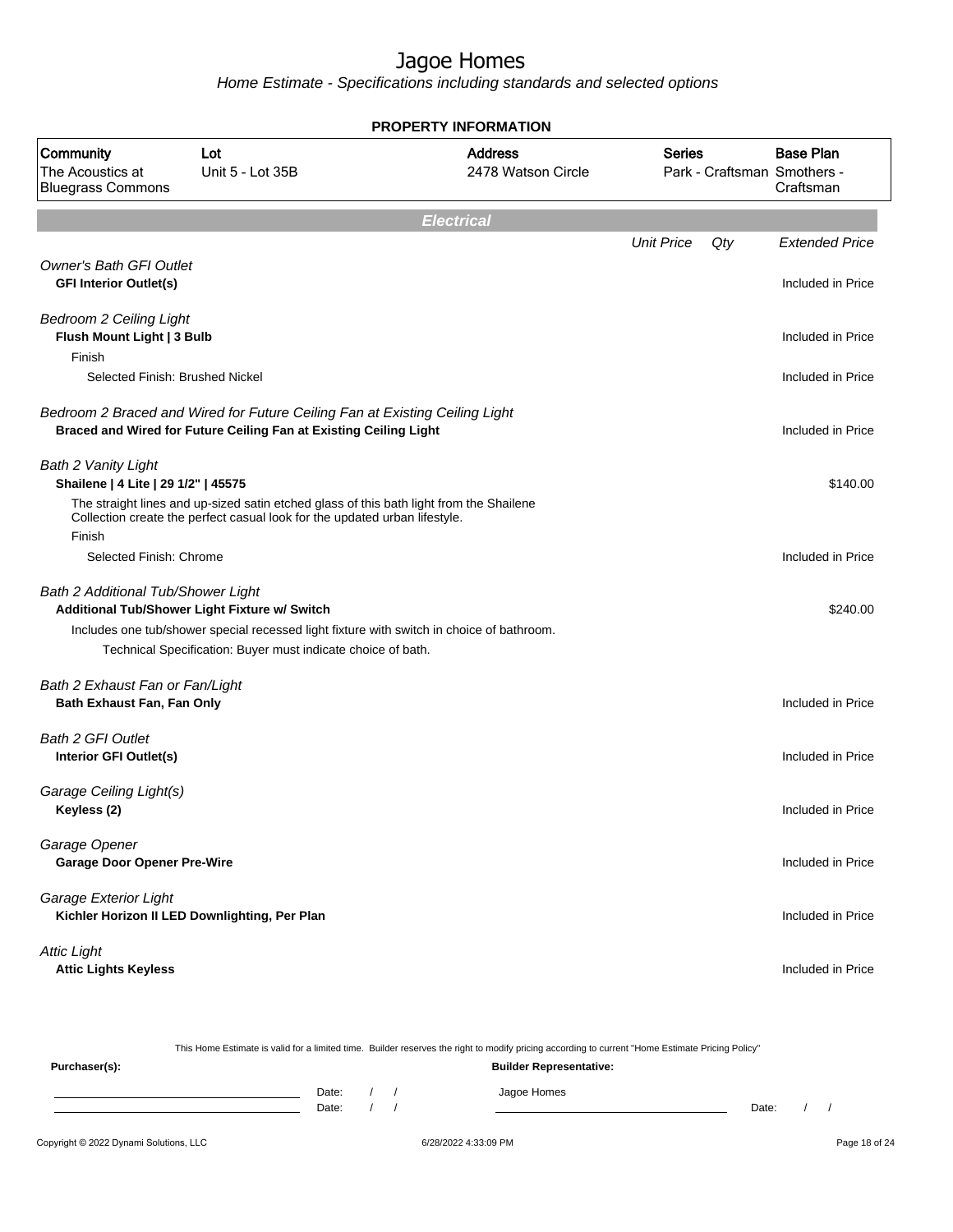Home Estimate - Specifications including standards and selected options

|                                                                             |                                                                                                       | <b>PROPERTY INFORMATION</b>                                                                                                                      |                   |     |                                                              |
|-----------------------------------------------------------------------------|-------------------------------------------------------------------------------------------------------|--------------------------------------------------------------------------------------------------------------------------------------------------|-------------------|-----|--------------------------------------------------------------|
| Community<br>The Acoustics at<br><b>Bluegrass Commons</b>                   | Lot<br>Unit 5 - Lot 35B                                                                               | <b>Address</b><br>2478 Watson Circle                                                                                                             | <b>Series</b>     |     | <b>Base Plan</b><br>Park - Craftsman Smothers -<br>Craftsman |
|                                                                             |                                                                                                       | <b>Electrical</b>                                                                                                                                |                   |     |                                                              |
|                                                                             |                                                                                                       |                                                                                                                                                  | <b>Unit Price</b> | Qty | <b>Extended Price</b>                                        |
| <b>Front Door Doorbell Button</b><br><b>Doorbell Button at Front Door</b>   |                                                                                                       |                                                                                                                                                  |                   |     | Included in Price                                            |
| <b>Front Door Door Chime</b><br><b>Door Chime</b>                           |                                                                                                       |                                                                                                                                                  |                   |     | Included in Price                                            |
| Covered Patio Light(s)                                                      | Weatherproof Ceiling Fan 52" Basics Pro Designer LED Fan #330019                                      |                                                                                                                                                  |                   |     | Included in Price                                            |
| Color<br>Selected Color: Satin Black                                        |                                                                                                       |                                                                                                                                                  |                   |     | Included in Price                                            |
| Color                                                                       | <b>Entire Home - Electrical Outlets and Switches</b><br>Electrical Outlets & Switches per Plan & Code |                                                                                                                                                  |                   |     | Included in Price                                            |
| Selected Color: White                                                       |                                                                                                       |                                                                                                                                                  |                   |     | Included in Price                                            |
| Fan                                                                         | Entire Home - Braced and Wired for Future Ceiling Fan with Switch<br><b>Comments: Owner's Suite</b>   | Light Outlet with 2 Switches, Capped with Plate Cover, Braced & Wired for Future Ceiling                                                         |                   |     | \$200.00                                                     |
| <b>Exterior Electrical Service</b><br><b>Electrical Service Underground</b> |                                                                                                       |                                                                                                                                                  |                   |     | Included in Price                                            |
| Included Exterior Flood Light<br>Flood Lights, per plan                     |                                                                                                       |                                                                                                                                                  |                   |     | Included in Price                                            |
| Color<br>Selected Color: Black                                              |                                                                                                       |                                                                                                                                                  |                   |     | Included in Price                                            |
| <b>Smoke Detectors</b><br>Smoke Detectors, per plan                         |                                                                                                       |                                                                                                                                                  |                   |     | Included in Price                                            |
| Carbon Monoxide Detectors<br>Carbon Monoxide Detectors, per plan            |                                                                                                       |                                                                                                                                                  |                   |     | Included in Price                                            |
|                                                                             |                                                                                                       | <b>Structured Wiring   Smart Home</b>                                                                                                            |                   |     |                                                              |
|                                                                             |                                                                                                       |                                                                                                                                                  | <b>Unit Price</b> | Qty | <b>Extended Price</b>                                        |
| Home Run   Included<br><b>Location Per Plan</b>                             |                                                                                                       |                                                                                                                                                  |                   |     | Included in Price                                            |
|                                                                             |                                                                                                       |                                                                                                                                                  |                   |     |                                                              |
|                                                                             |                                                                                                       | This Home Estimate is valid for a limited time. Builder reserves the right to modify pricing according to current "Home Estimate Pricing Policy" |                   |     |                                                              |
| Purchaser(s):                                                               |                                                                                                       | <b>Builder Representative:</b>                                                                                                                   |                   |     |                                                              |

#### Date: / / Jagoe Homes<br>Date: / / Jagoe Homes Date: / / Date: / /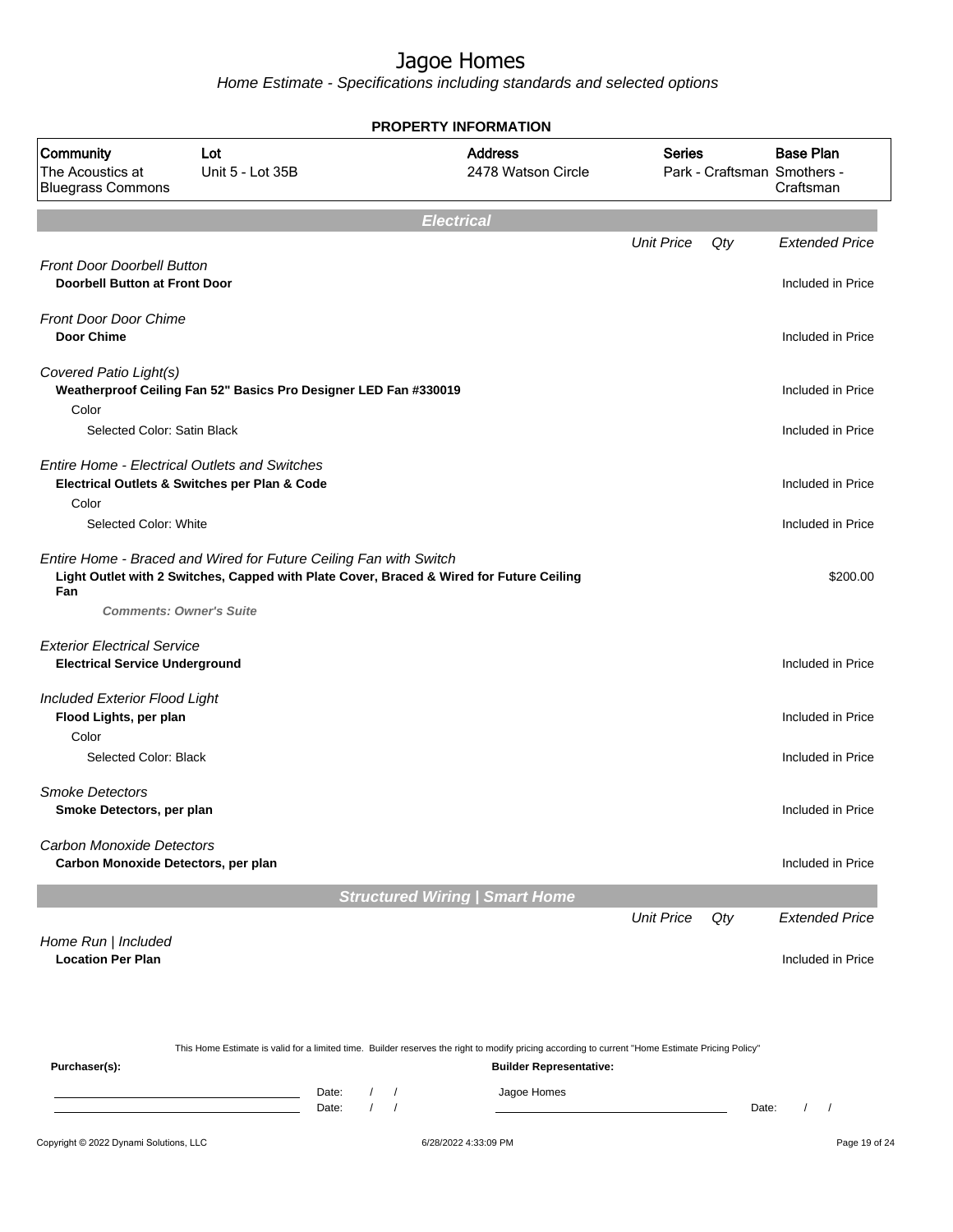Home Estimate - Specifications including standards and selected options

|                                                                                                                |                                                                                                                                                                                                                                                                                                                                                                                                                                  | <b>PROPERTY INFORMATION</b>           |                   |     |                                                              |
|----------------------------------------------------------------------------------------------------------------|----------------------------------------------------------------------------------------------------------------------------------------------------------------------------------------------------------------------------------------------------------------------------------------------------------------------------------------------------------------------------------------------------------------------------------|---------------------------------------|-------------------|-----|--------------------------------------------------------------|
| Community<br>The Acoustics at<br><b>Bluegrass Commons</b>                                                      | Lot<br>Unit 5 - Lot 35B                                                                                                                                                                                                                                                                                                                                                                                                          | <b>Address</b><br>2478 Watson Circle  | <b>Series</b>     |     | <b>Base Plan</b><br>Park - Craftsman Smothers -<br>Craftsman |
|                                                                                                                |                                                                                                                                                                                                                                                                                                                                                                                                                                  | <b>Structured Wiring   Smart Home</b> |                   |     |                                                              |
|                                                                                                                |                                                                                                                                                                                                                                                                                                                                                                                                                                  |                                       | <b>Unit Price</b> | Qty | <b>Extended Price</b>                                        |
| Home Run   Included<br>Included:<br>- Dedicated 100V Outlet<br>WIFI coverage.                                  | - Central Wiring Panel w/ Hinged Door (Qty 1)<br>- 1" Conduit with Pull String to Exterior Service (Qty 1)<br>- Coax from Panel to Exterior Service (Qty 1)<br>- Shielded Cat6 w/ Male Termination   Panel to Owners   Labeled at Panel (Qty 1)<br>- Shielded Cat6 w/ Male Termination   Panel to Family Room   Labeled at Panel (Qty 1)<br>Central Wiring Panel Locations determined based on overall home layout and efficient |                                       |                   |     |                                                              |
| Family Room   Included<br><b>Location Per Plan</b><br>Included:<br>- Coax to Exterior Service (Qty 1)          | - Shielded Cat6 w/ Female Termination   Family Room to Panel   Labeled at Panel (Qty 1)                                                                                                                                                                                                                                                                                                                                          |                                       |                   |     | Included in Price                                            |
| <b>Owners Suite   Included</b><br><b>Location Per Plan</b><br>Included:<br>*Coax to Exterior Service (Qty 1)*  | *Shielded Cat6 w/ Female Termination   Owners to Panel   Labeled at Panel (Qty 1)*                                                                                                                                                                                                                                                                                                                                               |                                       |                   |     | Included in Price                                            |
|                                                                                                                |                                                                                                                                                                                                                                                                                                                                                                                                                                  | <b>HVAC</b>                           |                   |     |                                                              |
|                                                                                                                |                                                                                                                                                                                                                                                                                                                                                                                                                                  |                                       | <b>Unit Price</b> | Qty | <b>Extended Price</b>                                        |
| <b>Entire Home Air Conditioner</b><br>14 Seer Air Conditioning System<br>Up to 14 Seer Air Conditioning System |                                                                                                                                                                                                                                                                                                                                                                                                                                  |                                       |                   |     | Included in Price                                            |
| <b>Entire Home Furnace</b>                                                                                     | 92% Plus High Efficiency Gas Home Furnace<br>Includes 92% plus high efficiency gas home furnace<br>Builder makes no guarantee with respect to heating and cooling cost                                                                                                                                                                                                                                                           |                                       |                   |     | Included in Price                                            |
| Entire Home Furnace Filter<br>Aprilaire Model 2000 Series Air Filter                                           |                                                                                                                                                                                                                                                                                                                                                                                                                                  |                                       |                   |     | Included in Price                                            |
| <b>Entire Home Thermostat</b><br><b>Programmable Thermostat</b>                                                |                                                                                                                                                                                                                                                                                                                                                                                                                                  |                                       |                   |     | Included in Price                                            |
| <b>Indoor Air Quality</b><br>Honeywell Fresh Air Ventilation System                                            |                                                                                                                                                                                                                                                                                                                                                                                                                                  |                                       |                   |     | Included in Price                                            |
|                                                                                                                |                                                                                                                                                                                                                                                                                                                                                                                                                                  |                                       |                   |     |                                                              |

This Home Estimate is valid for a limited time. Builder reserves the right to modify pricing according to current "Home Estimate Pricing Policy" **Purchaser(s): Builder Representative:**

| $\cdots$ and $\cdots$ |       |  | <b>DUNGE INPRODUCTION</b> |       |  |  |
|-----------------------|-------|--|---------------------------|-------|--|--|
|                       | Date: |  | Jagoe Homes               |       |  |  |
|                       | Date: |  |                           | Date: |  |  |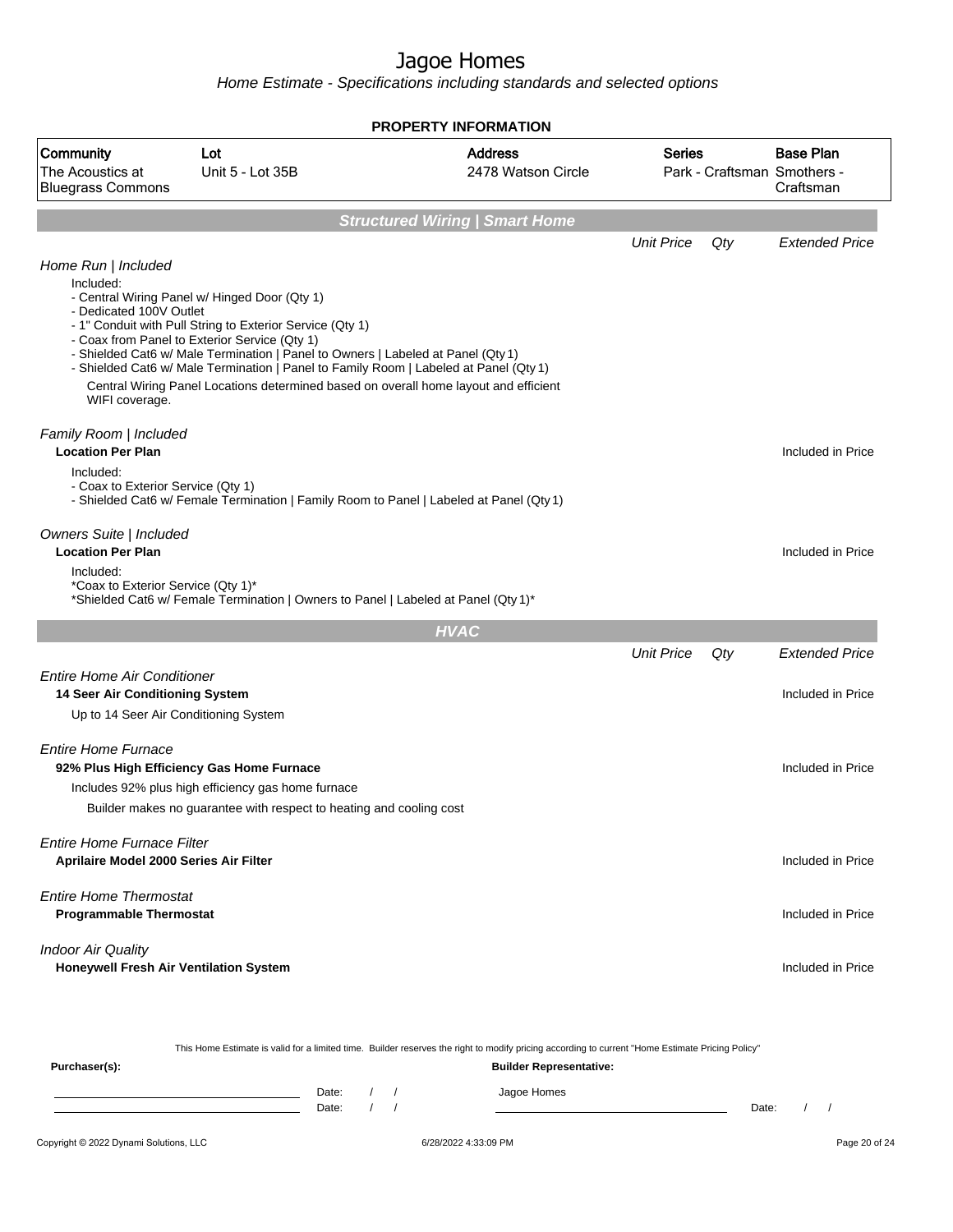Home Estimate - Specifications including standards and selected options

|                                                                    |                                                                                                                                                    | <b>PROPERTY INFORMATION</b>          |                   |     |                                                              |
|--------------------------------------------------------------------|----------------------------------------------------------------------------------------------------------------------------------------------------|--------------------------------------|-------------------|-----|--------------------------------------------------------------|
| Community<br>The Acoustics at<br><b>Bluegrass Commons</b>          | Lot<br>Unit 5 - Lot 35B                                                                                                                            | <b>Address</b><br>2478 Watson Circle | <b>Series</b>     |     | <b>Base Plan</b><br>Park - Craftsman Smothers -<br>Craftsman |
|                                                                    |                                                                                                                                                    | <b>HVAC</b>                          |                   |     |                                                              |
|                                                                    |                                                                                                                                                    |                                      | <b>Unit Price</b> | Qty | <b>Extended Price</b>                                        |
| <b>Entire Home Duct System</b><br><b>Flexible Duct</b>             |                                                                                                                                                    |                                      |                   |     | Included in Price                                            |
| Entire Home Return Air<br><b>Multiple Return Air Vents</b>         |                                                                                                                                                    |                                      |                   |     | Included in Price                                            |
|                                                                    | One Return per Bedroom & One Central Return                                                                                                        |                                      |                   |     |                                                              |
| Laundry Dryer Vent<br><b>Dryer Vent Vented to Outside</b>          |                                                                                                                                                    |                                      |                   |     | Included in Price                                            |
|                                                                    |                                                                                                                                                    | <b>Floor Coverings</b>               |                   |     |                                                              |
|                                                                    |                                                                                                                                                    |                                      | <b>Unit Price</b> | Qty | <b>Extended Price</b>                                        |
| <b>Entire Home Carpet Selection</b><br>Mohawk Carpet   Top Card II |                                                                                                                                                    |                                      |                   |     | Included in Price                                            |
|                                                                    | Our Proven Performer, Top Card II, offers colorfast and consistent solution dyed Everstrand<br>polyester fiber with a 15 yr Manufacturer Warranty. |                                      |                   |     |                                                              |
| Color                                                              |                                                                                                                                                    |                                      |                   |     | Included in Price                                            |
|                                                                    | Selected Color: 945 London Fog                                                                                                                     |                                      |                   |     |                                                              |
| Luxury Vinyl Plank   Mohawk Arrington                              | Foyer/Coat Closet/Family Rm/Kitchen/Dining Area/Hall to BR2                                                                                        |                                      |                   |     | Included in Price                                            |
|                                                                    | Mohawk's Arrington offers a water-resistant construction, comfort underfoot, and high<br>resistance to dents and scratches in a hardwood look.     |                                      |                   |     |                                                              |
| Color                                                              | Selected Color: Gauntlet Gray AU896                                                                                                                |                                      |                   |     | Included in Price                                            |
| <b>Direction</b>                                                   | Selected Direction: Front to Back                                                                                                                  |                                      |                   |     | Included in Price                                            |
| Luxury Vinyl Plank   Mohawk Arrington                              | Owner's Bedroom & Bedroom 2/Bedroom Closets                                                                                                        |                                      |                   |     | \$770.00                                                     |
|                                                                    | Mohawk's Arrington offers a water-resistant construction, comfort underfoot, and high<br>resistance to dents and scratches in a hardwood look.     |                                      |                   |     |                                                              |
| Color                                                              |                                                                                                                                                    |                                      |                   |     |                                                              |
|                                                                    | Selected Color: Gauntlet Gray AU896                                                                                                                |                                      |                   |     | Included in Price                                            |
| <b>Direction</b>                                                   |                                                                                                                                                    |                                      |                   |     |                                                              |
|                                                                    | Selected Direction: Front to Back                                                                                                                  |                                      |                   |     | Included in Price                                            |
|                                                                    |                                                                                                                                                    |                                      |                   |     |                                                              |

This Home Estimate is valid for a limited time. Builder reserves the right to modify pricing according to current "Home Estimate Pricing Policy"

**Purchaser(s): Builder Representative:** Date: / / Jagoe Homes<br>Date: / / Jagoe Homes Date: / / Date: / /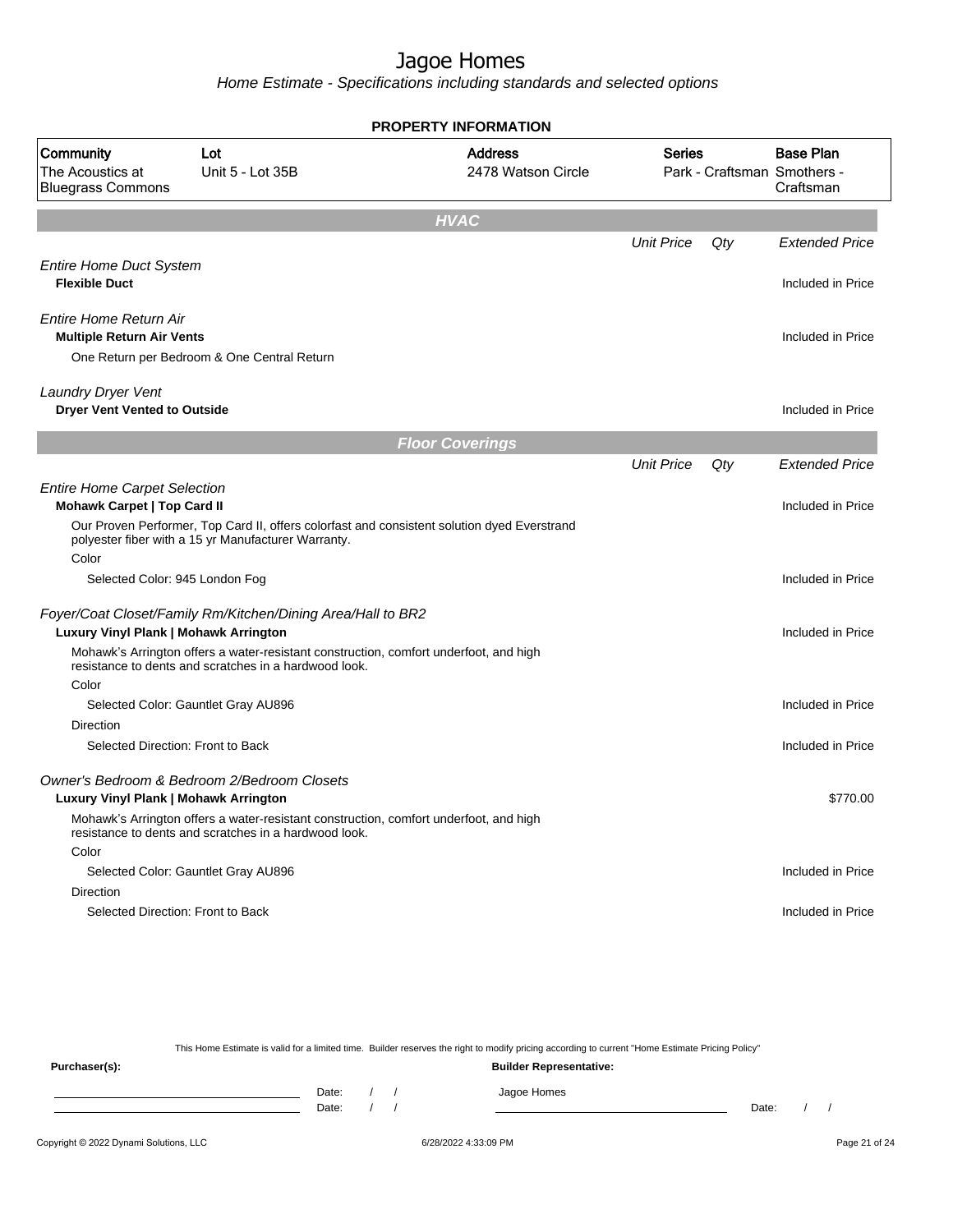Home Estimate - Specifications including standards and selected options

|                                                                       |                                                                                                                                                | <b>PROPERTY INFORMATION</b>          |                   |     |                                                              |
|-----------------------------------------------------------------------|------------------------------------------------------------------------------------------------------------------------------------------------|--------------------------------------|-------------------|-----|--------------------------------------------------------------|
| Community<br>The Acoustics at<br><b>Bluegrass Commons</b>             | Lot<br>Unit 5 - Lot 35B                                                                                                                        | <b>Address</b><br>2478 Watson Circle | <b>Series</b>     |     | <b>Base Plan</b><br>Park - Craftsman Smothers -<br>Craftsman |
|                                                                       |                                                                                                                                                | <b>Floor Coverings</b>               |                   |     |                                                              |
|                                                                       |                                                                                                                                                |                                      | <b>Unit Price</b> | Qty | <b>Extended Price</b>                                        |
| <b>Owner's Bath Flooring</b><br>Luxury Vinyl Plank   Mohawk Arrington |                                                                                                                                                |                                      |                   |     | Included in Price                                            |
| Color                                                                 | Mohawk's Arrington offers a water-resistant construction, comfort underfoot, and high<br>resistance to dents and scratches in a hardwood look. |                                      |                   |     |                                                              |
|                                                                       | Selected Color: Gauntlet Gray AU896                                                                                                            |                                      |                   |     | Included in Price                                            |
| Direction                                                             |                                                                                                                                                |                                      |                   |     |                                                              |
|                                                                       | Selected Direction: Front to Back                                                                                                              |                                      |                   |     | Included in Price                                            |
| <b>Bath 2 Flooring</b><br>Luxury Vinyl Plank   Mohawk Arrington       |                                                                                                                                                |                                      |                   |     | Included in Price                                            |
|                                                                       | Mohawk's Arrington offers a water-resistant construction, comfort underfoot, and high<br>resistance to dents and scratches in a hardwood look. |                                      |                   |     |                                                              |
| Color                                                                 |                                                                                                                                                |                                      |                   |     |                                                              |
|                                                                       | Selected Color: Gauntlet Gray AU896                                                                                                            |                                      |                   |     | Included in Price                                            |
| <b>Direction</b>                                                      |                                                                                                                                                |                                      |                   |     |                                                              |
|                                                                       | Selected Direction: Front to Back                                                                                                              |                                      |                   |     | Included in Price                                            |
| <b>Laundry Flooring</b><br>Luxury Vinyl Plank   Mohawk Arrington      |                                                                                                                                                |                                      |                   |     | Included in Price                                            |
|                                                                       | Mohawk's Arrington offers a water-resistant construction, comfort underfoot, and high<br>resistance to dents and scratches in a hardwood look. |                                      |                   |     |                                                              |
| Color                                                                 |                                                                                                                                                |                                      |                   |     |                                                              |
|                                                                       | Selected Color: Gauntlet Gray AU896                                                                                                            |                                      |                   |     | Included in Price                                            |
| Direction                                                             | Selected Direction: Front to Back                                                                                                              |                                      |                   |     | Included in Price                                            |
|                                                                       |                                                                                                                                                | <b>Shelving</b>                      |                   |     |                                                              |
|                                                                       |                                                                                                                                                |                                      | <b>Unit Price</b> | Qty | <b>Extended Price</b>                                        |
| <b>Owner's Closet Shelf &amp; Rod</b>                                 |                                                                                                                                                |                                      |                   |     |                                                              |
|                                                                       | Closet Shelf 12" Shelf & Rod - 2 Runs Width of Closet - Supported 2'0" O.C. Vented                                                             |                                      |                   |     | Included in Price                                            |
| Long Garment Hanging                                                  |                                                                                                                                                |                                      |                   |     |                                                              |
|                                                                       | Selected Long Garment Hanging: None                                                                                                            |                                      |                   |     | Included in Price                                            |
| <b>Standard Hanging</b>                                               |                                                                                                                                                |                                      |                   |     |                                                              |
|                                                                       | Selected Standard Hanging: Standard Hanging (42" & 84")                                                                                        |                                      |                   |     | Included in Price                                            |

This Home Estimate is valid for a limited time. Builder reserves the right to modify pricing according to current "Home Estimate Pricing Policy"

**Purchaser(s): Builder Representative:** Date: / / Jagoe Homes<br>Date: / / Jagoe Homes Date: / / Date: / /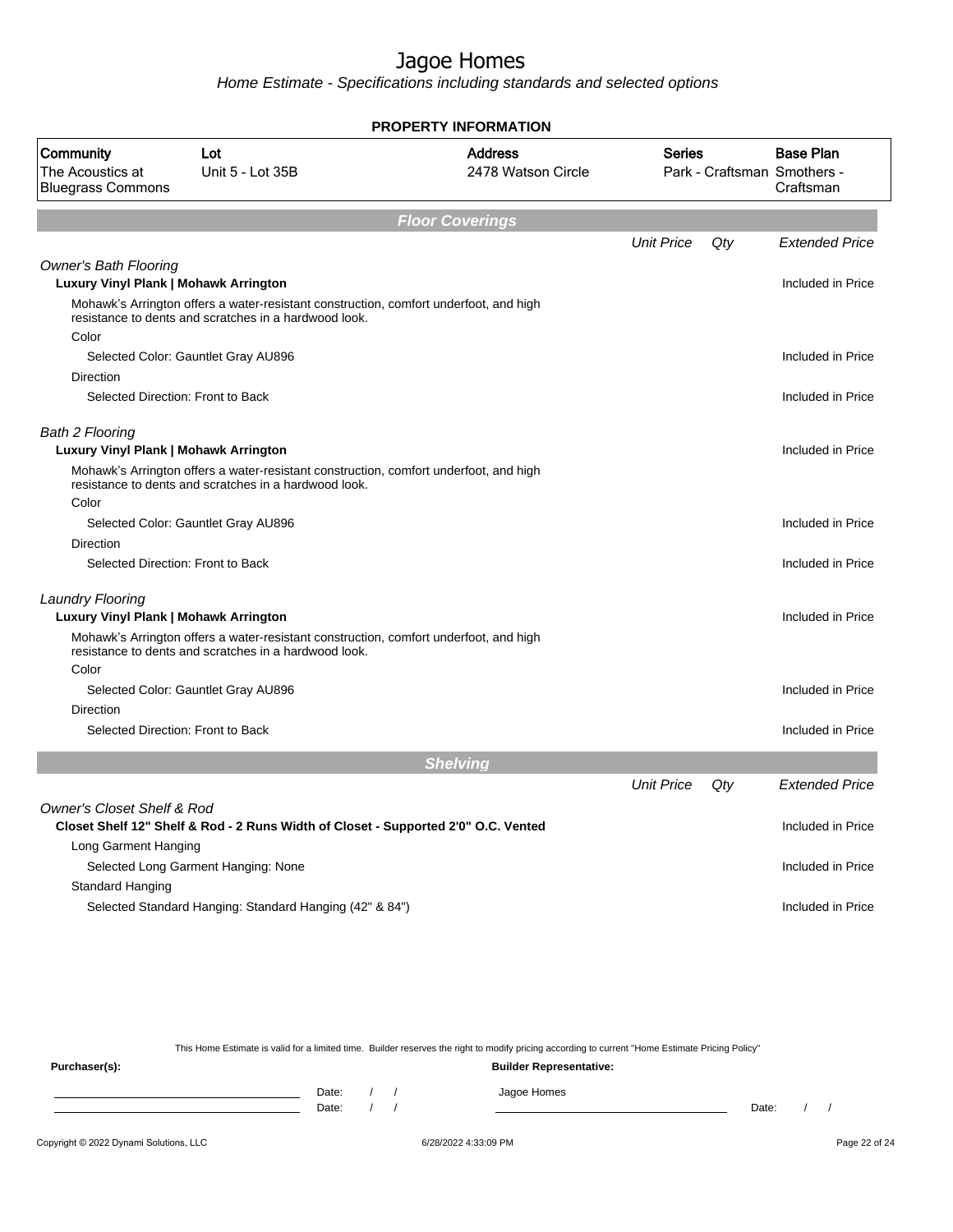|                                                                                                      |                                                                                    | <b>PROPERTY INFORMATION</b>          |                   |     |                                                              |
|------------------------------------------------------------------------------------------------------|------------------------------------------------------------------------------------|--------------------------------------|-------------------|-----|--------------------------------------------------------------|
| Community<br>The Acoustics at<br><b>Bluegrass Commons</b>                                            | Lot<br>Unit 5 - Lot 35B                                                            | <b>Address</b><br>2478 Watson Circle | <b>Series</b>     |     | <b>Base Plan</b><br>Park - Craftsman Smothers -<br>Craftsman |
|                                                                                                      |                                                                                    | <b>Shelving</b>                      |                   |     |                                                              |
|                                                                                                      |                                                                                    |                                      | <b>Unit Price</b> | Qty | <b>Extended Price</b>                                        |
| Bedroom 2 Closet Shelf & Rod                                                                         | Closet Shelf 12" Shelf & Rod - 2 Runs Width of Closet - Supported 2'0" O.C. Vented |                                      |                   |     | Included in Price                                            |
| Long Garment Hanging                                                                                 |                                                                                    |                                      |                   |     |                                                              |
|                                                                                                      | Selected Long Garment Hanging: None                                                |                                      |                   |     | Included in Price                                            |
| Standard Hanging                                                                                     |                                                                                    |                                      |                   |     |                                                              |
|                                                                                                      | Selected Standard Hanging: Standard Hanging (42" & 84")                            |                                      |                   |     | Included in Price                                            |
| <b>Entire Home Storage Shelf</b>                                                                     |                                                                                    |                                      |                   |     |                                                              |
|                                                                                                      | Storage Shelf 12" and 16" deep- Vented (per plan)                                  |                                      |                   |     | Included in Price                                            |
|                                                                                                      |                                                                                    | <b>Framing</b>                       |                   |     |                                                              |
|                                                                                                      |                                                                                    |                                      | <b>Unit Price</b> | Qty | <b>Extended Price</b>                                        |
| Entire Home 2 x 4 Wall Studs<br>Studs 2 x 4 @ 16" oc, SPF Grade                                      |                                                                                    |                                      |                   |     | Included in Price                                            |
| Entire Home 2 x 6 Wall Studs                                                                         | Studs 2 x 6 @ 24" oc, SPF Grade (Per Plan)                                         |                                      |                   |     | Included in Price                                            |
| <b>Entire Home Exterior Wall Sheathing</b>                                                           | Exterior Wall Sheathing (7/16" OSB &/or 1/2" Styrofoam)                            |                                      |                   |     | Included in Price                                            |
| Entire Home Exterior Wall House Wrap<br><b>Exterior Wall Covering House Wrap</b>                     |                                                                                    |                                      |                   |     | Included in Price                                            |
| <b>Foyer Ceiling Concept</b>                                                                         | Box Tray Ceiling - Painted Smooth w/ 4 1/4" Crown Mould Inside Tray                |                                      |                   |     | Included in Price                                            |
| <b>Entire Home Foundation Plates</b><br>Foundation Plates treated yellow pine                        |                                                                                    |                                      |                   |     | Included in Price                                            |
| Main Level Ceiling Heights<br>Interior Flat Ceiling Height 9'0"<br>Certain ceiling heights may vary. |                                                                                    |                                      |                   |     | Included in Price                                            |
| Per Plan Roof Trusses<br><b>Roof Trusses</b>                                                         |                                                                                    |                                      |                   |     | Included in Price                                            |
| <b>Roof Sheathing</b><br>Roof Sheathing 7/16" OSB                                                    |                                                                                    |                                      |                   |     | Included in Price                                            |

|               |       |  | This Home Estimate is valid for a limited time. Builder reserves the right to modify pricing according to current "Home Estimate Pricing Policy" |       |  |  |
|---------------|-------|--|--------------------------------------------------------------------------------------------------------------------------------------------------|-------|--|--|
| Purchaser(s): |       |  | <b>Builder Representative:</b>                                                                                                                   |       |  |  |
|               | Date: |  | Jagoe Homes                                                                                                                                      |       |  |  |
|               | Date: |  |                                                                                                                                                  | Date: |  |  |
|               |       |  |                                                                                                                                                  |       |  |  |